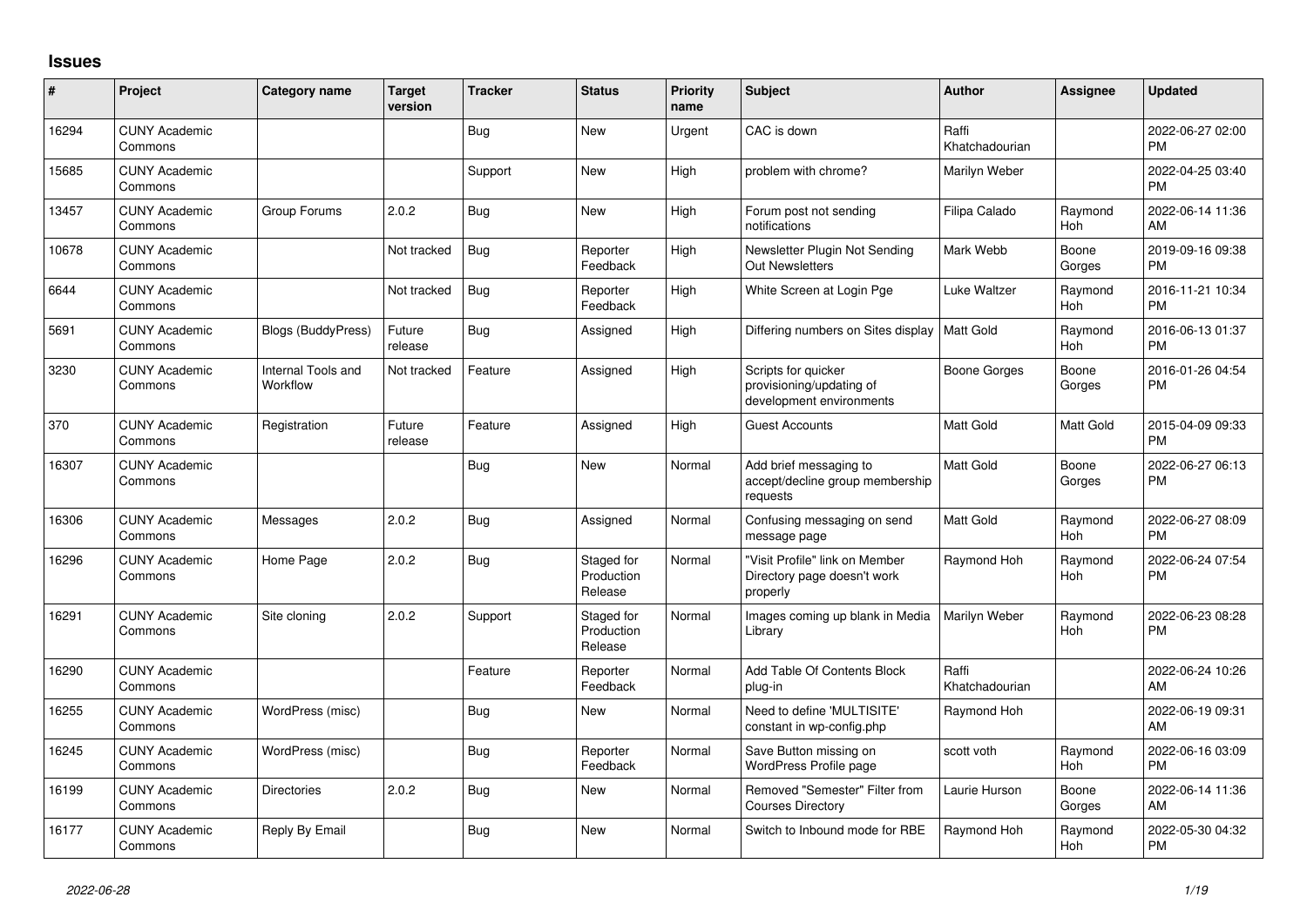| #     | Project                         | Category name                  | <b>Target</b><br>version | <b>Tracker</b> | <b>Status</b>        | <b>Priority</b><br>name | <b>Subject</b>                                          | <b>Author</b>           | <b>Assignee</b> | <b>Updated</b>                |
|-------|---------------------------------|--------------------------------|--------------------------|----------------|----------------------|-------------------------|---------------------------------------------------------|-------------------------|-----------------|-------------------------------|
| 16110 | <b>CUNY Academic</b><br>Commons |                                |                          | Support        | Reporter<br>Feedback | Normal                  | remove Creative Commons<br>license from pages?          | Marilyn Weber           | Raymond<br>Hoh  | 2022-05-17 06:11<br><b>PM</b> |
| 16099 | <b>CUNY Academic</b><br>Commons |                                |                          | Support        | Reporter<br>Feedback | Normal                  | request for Newsletter Glue                             | Marilyn Weber           |                 | 2022-05-13 12:14<br><b>PM</b> |
| 16092 | <b>CUNY Academic</b><br>Commons |                                | Future<br>release        | Feature        | Hold                 | Normal                  | Don't show main site in Site<br>search results          | Boone Gorges            | Boone<br>Gorges | 2022-05-17 03:12<br><b>PM</b> |
| 15978 | <b>CUNY Academic</b><br>Commons | WordPress - Media              | 2.0.2                    | Support        | Reporter<br>Feedback | Normal                  | tex files?                                              | Marilyn Weber           | Raymond<br>Hoh  | 2022-06-14 11:36<br>AM        |
| 15923 | <b>CUNY Academic</b><br>Commons |                                | Not tracked              | Feature        | Reporter<br>Feedback | Normal                  | <b>Bellows Plugin Adjustments</b>                       | Laurie Hurson           |                 | 2022-04-20 10:10<br>AM        |
| 15883 | <b>CUNY Academic</b><br>Commons |                                | 2.1.0                    | Feature        | New                  | Normal                  | Release BPGES update                                    | <b>Boone Gorges</b>     | Boone<br>Gorges | 2022-05-26 10:39<br>AM        |
| 15816 | <b>CUNY Academic</b><br>Commons |                                | Not tracked              | Support        | <b>New</b>           | Normal                  | slow loading at SPS                                     | Marilyn Weber           |                 | 2022-04-05 01:26<br><b>PM</b> |
| 15767 | <b>CUNY Academic</b><br>Commons | WordPress (misc)               |                          | Support        | <b>New</b>           | Normal                  | Site loading slowly                                     | scott voth              | Boone<br>Gorges | 2022-04-04 08:56<br><b>PM</b> |
| 15757 | <b>CUNY Academic</b><br>Commons |                                |                          | <b>Bug</b>     | <b>New</b>           | Normal                  | Members # do not match                                  | Laurie Hurson           |                 | 2022-03-30 04:52<br><b>PM</b> |
| 15655 | <b>CUNY Academic</b><br>Commons |                                | 2.0.2                    | Support        | Reporter<br>Feedback | Normal                  | Event Aggregator plugin?                                | Marilyn Weber           |                 | 2022-06-14 11:36<br>AM        |
| 15613 | <b>CUNY Academic</b><br>Commons |                                | 2.0.2                    | Feature        | Reporter<br>Feedback | Normal                  | Adding "Passster" plugin                                | Laurie Hurson           |                 | 2022-06-14 11:36<br>AM        |
| 15604 | <b>CUNY Academic</b><br>Commons | <b>Email Notifications</b>     | Future<br>release        | Feature        | Assigned             | Normal                  | Restructure Commons Group<br>Digest Email Messages      | Matt Gold               | Boone<br>Gorges | 2022-05-26 10:45<br>AM        |
| 15565 | <b>CUNY Academic</b><br>Commons |                                |                          | Support        | New                  | Normal                  | Events - send updates to an email<br>listserv           | Marilyn Weber           |                 | 2022-03-10 01:06<br><b>PM</b> |
| 15516 | <b>CUNY Academic</b><br>Commons | <b>WordPress Plugins</b>       |                          | Bug            | Reporter<br>Feedback | Normal                  | Can't publish or save draft of post<br>on wordpress.com | Raffi<br>Khatchadourian | Raymond<br>Hoh  | 2022-03-02 05:52<br><b>PM</b> |
| 15370 | <b>CUNY Academic</b><br>Commons |                                |                          | Support        | Reporter<br>Feedback | Normal                  | All-in-One Event Calendar?                              | Marilyn Weber           |                 | 2022-02-17 11:03<br>AM        |
| 15260 | <b>CUNY Academic</b><br>Commons |                                |                          | Support        | Reporter<br>Feedback | Normal                  | Diacritical markings   European<br><b>Stages</b>        | Marilyn Weber           |                 | 2022-02-04 08:16<br>AM        |
| 15242 | <b>CUNY Academic</b><br>Commons | Performance                    | Not tracked              | <b>Bug</b>     | Reporter<br>Feedback | Normal                  | Slugist site                                            | Raffi<br>Khatchadourian | Boone<br>Gorges | 2022-02-07 11:14<br>AM        |
| 15210 | <b>CUNY Academic</b><br>Commons | Analytics                      | Not tracked              | Design/UX      | New                  | Normal                  | Google Analytics improvements                           | Colin McDonald          | Boone<br>Gorges | 2022-05-24 10:47<br>AM        |
| 15194 | <b>CUNY Academic</b><br>Commons | Internal Tools and<br>Workflow | 2.1.0                    | Feature        | <b>New</b>           | Normal                  | PHPCS sniff for un-restored<br>switch_to_blog() calls   | Boone Gorges            | Jeremy Felt     | 2022-05-26 10:45<br>AM        |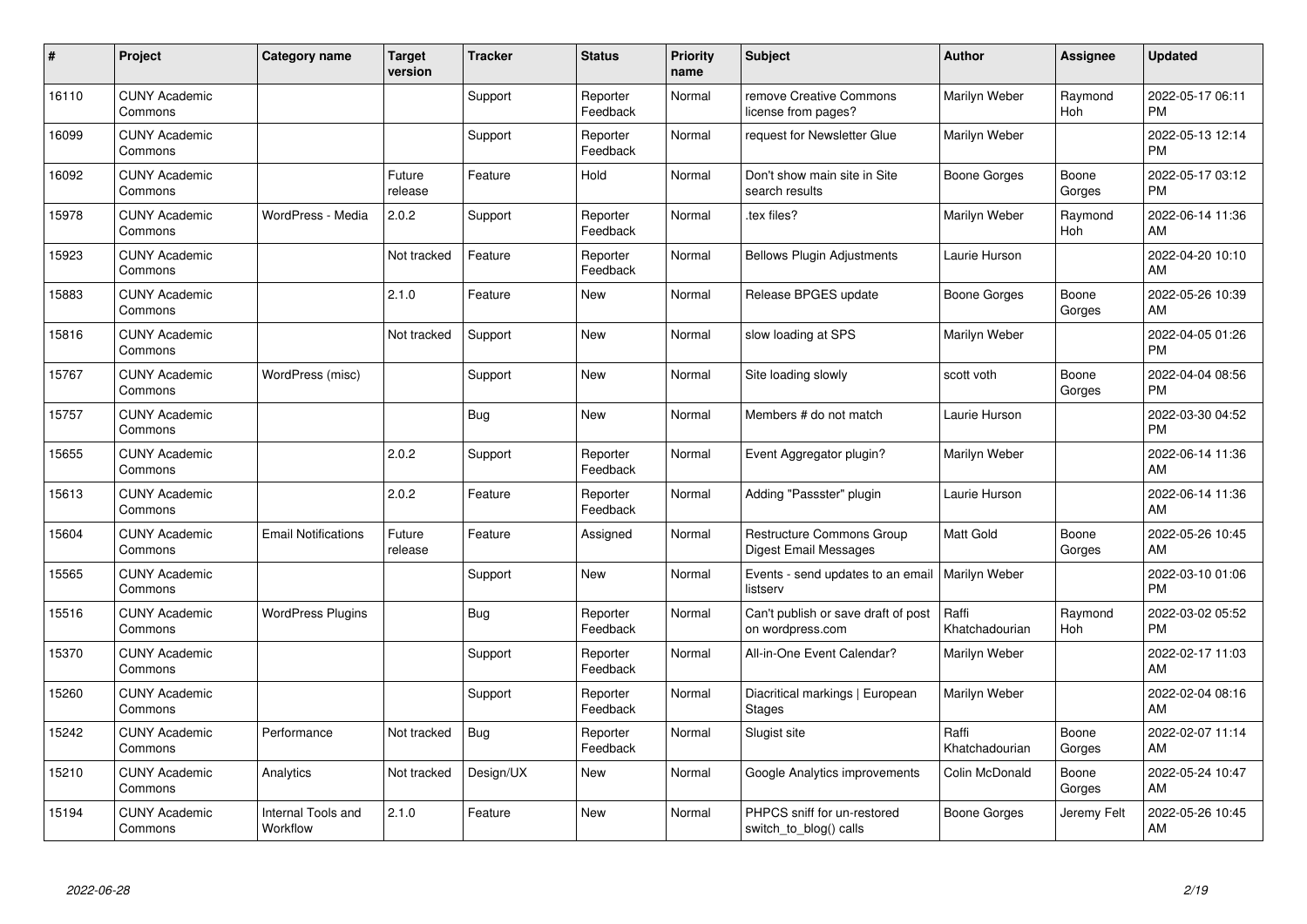| #     | Project                         | <b>Category name</b>     | <b>Target</b><br>version | <b>Tracker</b> | <b>Status</b>        | <b>Priority</b><br>name | <b>Subject</b>                                                       | Author                  | <b>Assignee</b> | <b>Updated</b>                |
|-------|---------------------------------|--------------------------|--------------------------|----------------|----------------------|-------------------------|----------------------------------------------------------------------|-------------------------|-----------------|-------------------------------|
| 15176 | <b>CUNY Academic</b><br>Commons |                          | Not tracked              | Support        | Reporter<br>Feedback | Normal                  | Archiving Q Writing & Old<br>Wordpress Sites on the Commons          | Laurie Hurson           |                 | 2022-02-08 10:28<br>AM        |
| 15169 | <b>CUNY Academic</b><br>Commons |                          | 2.0.2                    | Support        | Reporter<br>Feedback | Normal                  | new Prelude website zipfiles for<br>custom theme and other files.    | Marilyn Weber           |                 | 2022-06-14 11:36<br>AM        |
| 15045 | <b>CUNY Academic</b><br>Commons |                          |                          | Support        | New                  | Normal                  | no result for KCeL in the search<br>box on the commons               | Marilyn Weber           |                 | 2021-12-10 11:29<br>AM        |
| 14994 | <b>CUNY Academic</b><br>Commons | cdev.gc.cuny.edu         | Not tracked              | Support        | In Progress          | Normal                  | Clear Cache on CDEV                                                  | scott voth              | Raymond<br>Hoh  | 2021-12-07 03:51<br><b>PM</b> |
| 14987 | <b>CUNY Academic</b><br>Commons | <b>WordPress Plugins</b> | Future<br>release        | Bug            | <b>New</b>           | Normal                  | Elementor update causes<br>database freeze-up                        | Boone Gorges            | Boone<br>Gorges | 2021-11-29 12:02<br><b>PM</b> |
| 14983 | <b>CUNY Academic</b><br>Commons | WordPress (misc)         | Not tracked              | Support        | Reporter<br>Feedback | Normal                  | "Read More" tag not working                                          | Rebecca Krisel          | Raymond<br>Hoh  | 2021-11-23 01:17<br><b>PM</b> |
| 14940 | <b>CUNY Academic</b><br>Commons |                          |                          | Bug            | <b>New</b>           | Normal                  | Discrepancy between Commons<br>profile "sites" and actual # of sites | Laurie Hurson           |                 | 2021-11-08 11:09<br>AM        |
| 14936 | <b>CUNY Academic</b><br>Commons |                          |                          | Bug            | <b>New</b>           | Normal                  | Commons websites blocked by<br>SPS campus network                    | Laurie Hurson           |                 | 2021-11-03 03:57<br><b>PM</b> |
| 14911 | <b>CUNY Academic</b><br>Commons | <b>WordPress Themes</b>  | Not tracked              | Support        | <b>New</b>           | Normal                  | Twentytwentyone theme                                                | Marilyn Weber           |                 | 2021-10-28 10:37<br>AM        |
| 14908 | <b>CUNY Academic</b><br>Commons | Performance              |                          | <b>Bug</b>     | <b>New</b>           | Normal                  | Stale object cache on cdev                                           | Raymond Hoh             | Boone<br>Gorges | 2021-12-07 09:45<br>AM        |
| 14900 | <b>CUNY Academic</b><br>Commons |                          | Not tracked              | Support        | Reporter<br>Feedback | Normal                  | previous theme?                                                      | Marilyn Weber           |                 | 2021-10-25 10:31<br>AM        |
| 14842 | <b>CUNY Academic</b><br>Commons |                          | Not tracked              | Support        | Reporter<br>Feedback | Normal                  | Question about widgets and block<br>editor                           | Gina Cherry             |                 | 2021-10-06 03:01<br><b>PM</b> |
| 14792 | <b>CUNY Academic</b><br>Commons |                          |                          | Bug            | New                  | Normal                  | Inconsistent email notifications<br>from gravity forms               | Raffi<br>Khatchadourian |                 | 2021-10-04 01:50<br><b>PM</b> |
| 14787 | <b>CUNY Academic</b><br>Commons | Plugin Packages          | Future<br>release        | Feature        | New                  | Normal                  | Creating a "Design" plugin<br>package                                | Laurie Hurson           | scott voth      | 2022-04-27 04:56<br>PM        |
| 14784 | <b>CUNY Academic</b><br>Commons |                          |                          | Support        | Reporter<br>Feedback | Normal                  | User report of logo problem when<br>using Customizer theme           | Marilyn Weber           |                 | 2021-09-17 10:25<br>AM        |
| 14629 | <b>CUNY Academic</b><br>Commons |                          | Not tracked              | Bug            | Reporter<br>Feedback | Normal                  | Possible Post Order Bug?                                             | <b>Syelle Graves</b>    |                 | 2021-09-14 10:47<br>AM        |
| 14538 | <b>CUNY Academic</b><br>Commons |                          | Not tracked              | Support        | Reporter<br>Feedback | Normal                  | <b>Weebly To Commons</b>                                             | Laurie Hurson           |                 | 2021-09-14 10:47<br>AM        |
| 14504 | <b>CUNY Academic</b><br>Commons |                          | Not tracked              | Publicity      | Reporter<br>Feedback | Normal                  | Adding showcases to home page<br>menu                                | Laurie Hurson           | Boone<br>Gorges | 2022-01-19 03:26<br><b>PM</b> |
| 14496 | <b>CUNY Academic</b><br>Commons | Domain Mapping           | Future<br>release        | Bug            | <b>New</b>           | Normal                  | Mapped domain SSO uses<br>third-party cookies                        | Raymond Hoh             | Raymond<br>Hoh  | 2021-05-24 04:03<br><b>PM</b> |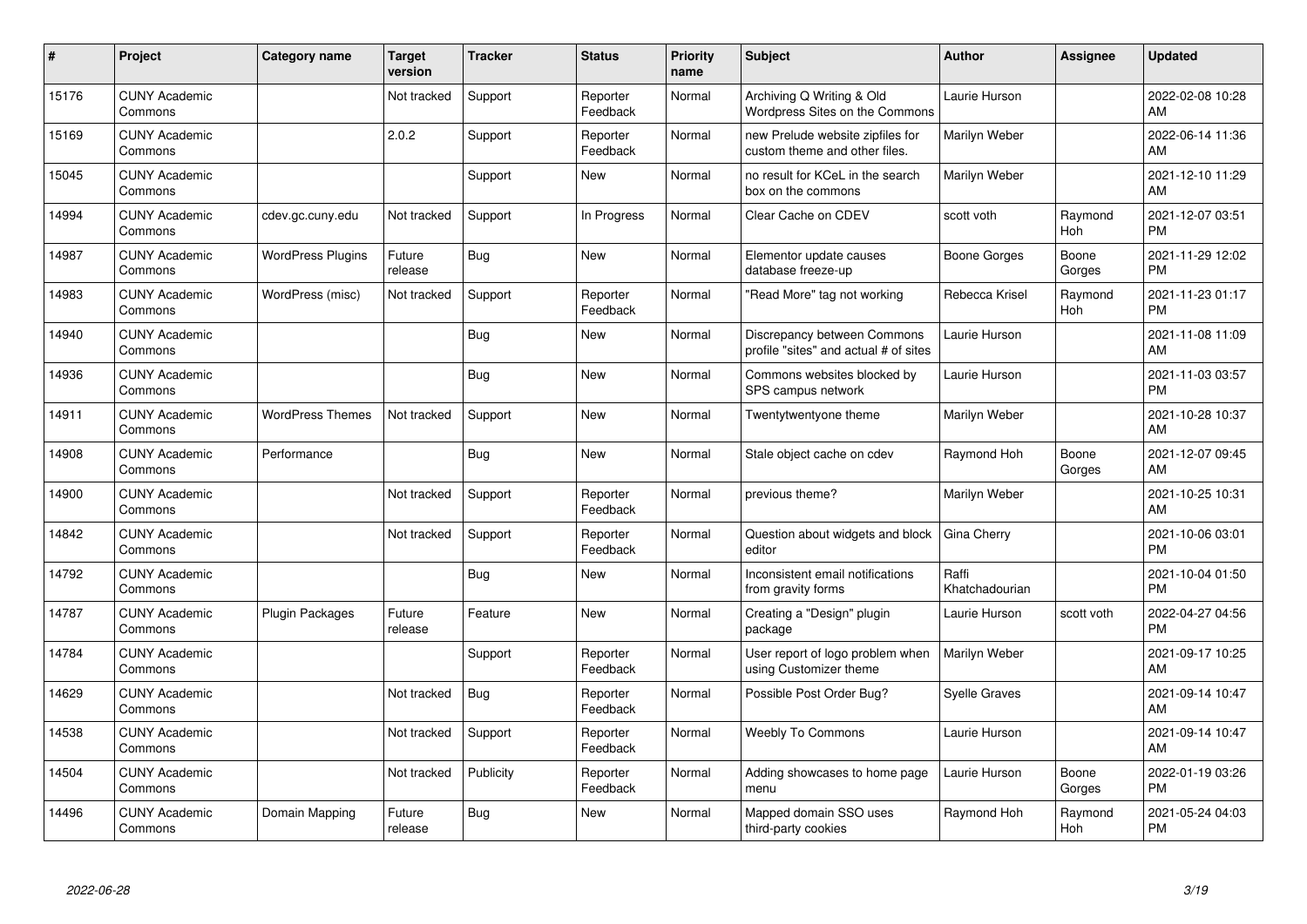| #     | Project                         | <b>Category name</b>           | <b>Target</b><br>version | <b>Tracker</b> | <b>Status</b>        | <b>Priority</b><br>name | <b>Subject</b>                                                                                | <b>Author</b>         | <b>Assignee</b> | <b>Updated</b>                |
|-------|---------------------------------|--------------------------------|--------------------------|----------------|----------------------|-------------------------|-----------------------------------------------------------------------------------------------|-----------------------|-----------------|-------------------------------|
| 14483 | <b>CUNY Academic</b><br>Commons | WordPress - Media              | Not tracked              | <b>Bug</b>     | Reporter<br>Feedback | Normal                  | <b>Wordpress PDF Embed Stopped</b><br>Working after JITP Media Clone                          | <b>Patrick DeDauw</b> | Boone<br>Gorges | 2021-05-20 01:51<br><b>PM</b> |
| 14475 | <b>CUNY Academic</b><br>Commons |                                | Not tracked              | Publicity      | New                  | Normal                  | <b>OER Showcase Page</b>                                                                      | Laurie Hurson         | Laurie Hurson   | 2021-09-14 10:46<br>AM        |
| 14439 | <b>CUNY Academic</b><br>Commons | Spam/Spam<br>Prevention        | 2.0.2                    | Support        | Assigned             | Normal                  | Aprroved comments held for<br>moderation                                                      | Laurie Hurson         | Raymond<br>Hoh  | 2022-06-14 11:36<br>AM        |
| 14398 | <b>CUNY Academic</b><br>Commons |                                | Not tracked              | Support        | Reporter<br>Feedback | Normal                  | Events plug-in notification<br>problem                                                        | Marilyn Weber         |                 | 2021-05-11 11:21<br>AM        |
| 14394 | <b>CUNY Academic</b><br>Commons |                                | Not tracked              | Feature        | New                  | Normal                  | Commons News Site - redesign                                                                  | scott voth            | scott voth      | 2021-09-14 10:46<br>AM        |
| 14309 | <b>CUNY Academic</b><br>Commons | Group Library                  | Future<br>release        | Feature        | <b>New</b>           | Normal                  | Better handling of<br>bp_group_document file<br>download attempts when file is<br>not present | Boone Gorges          | Boone<br>Gorges | 2021-11-19 12:28<br><b>PM</b> |
| 14184 | <b>CUNY Academic</b><br>Commons | <b>Public Portfolio</b>        | Future<br>release        | Feature        | New                  | Normal                  | Centralized mechanism for storing<br>Campus affiliations                                      | <b>Boone Gorges</b>   | Boone<br>Gorges | 2022-01-04 11:35<br>AM        |
| 14113 | <b>CUNY Academic</b><br>Commons | WordPress (misc)               | Future<br>release        | Bug            | Hold                 | Normal                  | Block Editor Not Working on this<br>page - Json error                                         | scott voth            | Boone<br>Gorges | 2021-03-05 11:01<br>AM        |
| 14074 | <b>CUNY Academic</b><br>Commons | WordPress (misc)               | Not tracked              | Support        | Reporter<br>Feedback | Normal                  | page password protection<br>problem                                                           | Marilyn Weber         |                 | 2021-03-02 11:03<br>AM        |
| 13975 | <b>CUNY Academic</b><br>Commons | Social Paper                   | Not tracked              | Support        | Reporter<br>Feedback | Normal                  | can't approve comments on Social   Marilyn Weber<br>Paper paper                               |                       |                 | 2021-02-12 09:33<br>AM        |
| 13949 | <b>CUNY Academic</b><br>Commons |                                | Not tracked              | Bug            | New                  | Normal                  | Continued debugging of runaway<br>MySQL connections                                           | Matt Gold             | Boone<br>Gorges | 2021-09-14 10:42<br>AM        |
| 13946 | <b>CUNY Academic</b><br>Commons | <b>WordPress Plugins</b>       | 2.1.0                    | Support        | Assigned             | Normal                  | Custom Embed handler For<br>OneDrive files                                                    | scott voth            | Raymond<br>Hoh  | 2022-05-26 10:46<br>AM        |
| 13891 | <b>CUNY Academic</b><br>Commons | Internal Tools and<br>Workflow | 2.1.0                    | Feature        | <b>New</b>           | Normal                  | Migrate automated linting to<br>GitHub Actions                                                | Boone Gorges          | Jeremy Felt     | 2022-05-26 10:45<br>AM        |
| 13835 | <b>CUNY Academic</b><br>Commons | WordPress (misc)               | Future<br>release        | Feature        | <b>New</b>           | Normal                  | Allow OneSearch widget to have<br>'CUNY' as campus                                            | <b>Boone Gorges</b>   | Boone<br>Gorges | 2021-11-19 12:39<br><b>PM</b> |
| 13650 | <b>CUNY Academic</b><br>Commons | Group Library                  | Future<br>release        | Feature        | New                  | Normal                  | Forum Attachments in Group<br>Library                                                         | Laurie Hurson         |                 | 2021-11-19 12:30<br><b>PM</b> |
| 13466 | <b>CUNY Academic</b><br>Commons | Cavalcade                      | Future<br>release        | Feature        | New                  | Normal                  | Automated cleanup for duplicate<br>Cavalcade tasks                                            | Boone Gorges          | Boone<br>Gorges | 2020-10-13 05:24<br>PM        |
| 13430 | <b>CUNY Academic</b><br>Commons | Reply By Email                 | Not tracked              | Bug            | New                  | Normal                  | Delay in RBE                                                                                  | Luke Waltzer          | Raymond<br>Hoh  | 2020-10-13 11:16<br>AM        |
| 13370 | <b>CUNY Academic</b><br>Commons | Group Library                  | Future<br>release        | Feature        | New                  | Normal                  | Library bulk deletion and folder<br>editing                                                   | Colin McDonald        | Boone<br>Gorges | 2020-10-13 10:41<br>AM        |
| 13358 | <b>CUNY Academic</b><br>Commons | Group Forums                   | Future<br>release        | Feature        | New                  | Normal                  | Improved UI for group forum<br>threading settings                                             | <b>Boone Gorges</b>   | Raymond<br>Hoh  | 2021-11-19 12:27<br>PM        |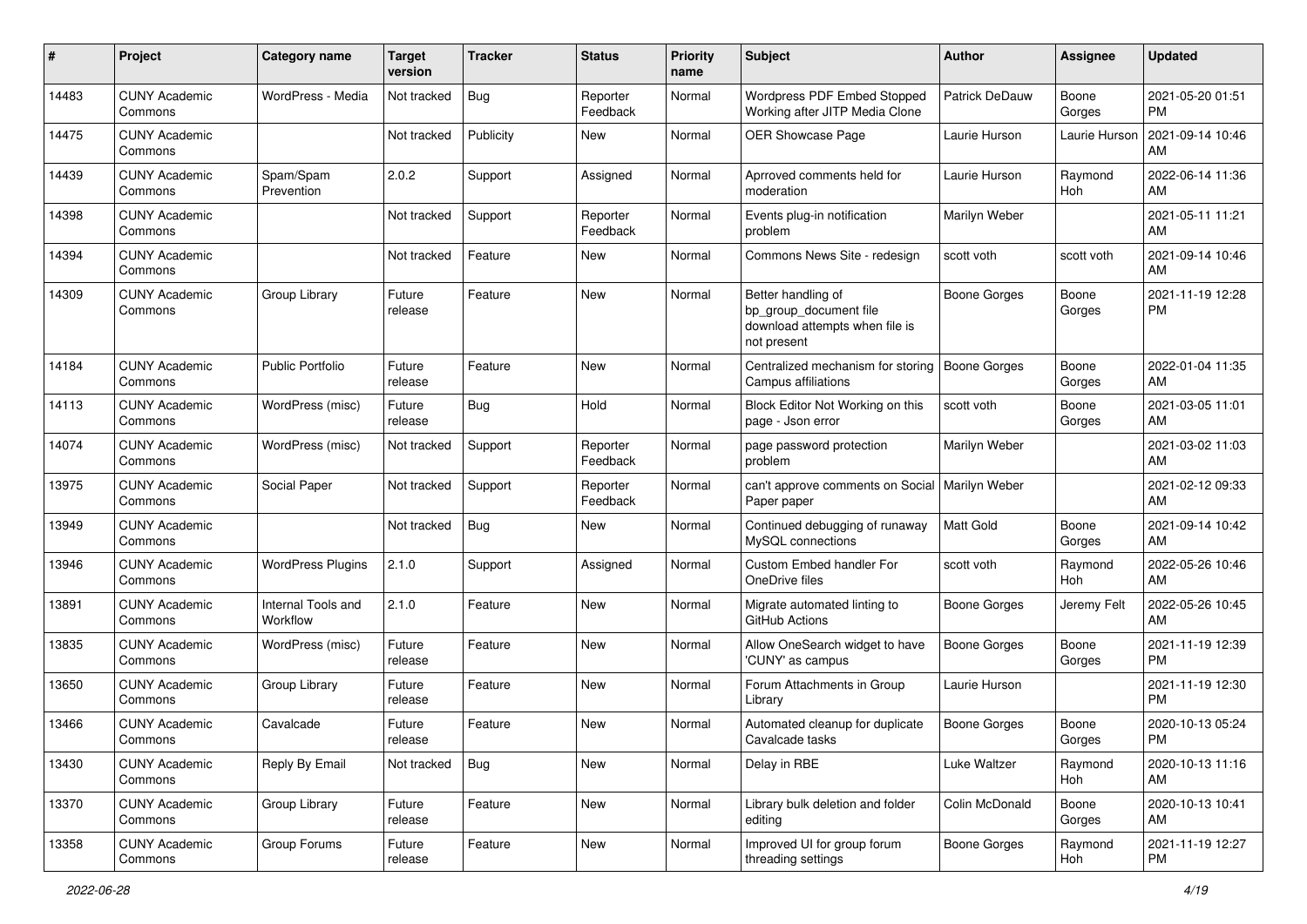| #     | Project                         | Category name             | <b>Target</b><br>version | <b>Tracker</b> | <b>Status</b>        | Priority<br>name | <b>Subject</b>                                                                                | <b>Author</b>       | <b>Assignee</b>    | <b>Updated</b>                |
|-------|---------------------------------|---------------------------|--------------------------|----------------|----------------------|------------------|-----------------------------------------------------------------------------------------------|---------------------|--------------------|-------------------------------|
| 13331 | <b>CUNY Academic</b><br>Commons | Site cloning              | Future<br>release        | Bug            | <b>New</b>           | Normal           | Combine Site Template and<br>Clone operations                                                 | Boone Gorges        | Jeremy Felt        | 2021-11-19 12:39<br><b>PM</b> |
| 13328 | <b>CUNY Academic</b><br>Commons | Group Forums              | Not tracked              | <b>Bug</b>     | Reporter<br>Feedback | Normal           | cross-posting in two related<br>groups                                                        | Marilyn Weber       | Raymond<br>Hoh     | 2020-09-15 10:39<br><b>PM</b> |
| 13286 | <b>CUNY Academic</b><br>Commons |                           | Not tracked              | Support        | New                  | Normal           | problem connecting with<br><b>WordPress app</b>                                               | Marilyn Weber       | Raymond<br>Hoh     | 2020-09-08 11:16<br>AM        |
| 13255 | <b>CUNY Academic</b><br>Commons |                           | Not tracked              | Support        | Reporter<br>Feedback | Normal           | Accessibility problems                                                                        | Marilyn Weber       |                    | 2020-09-01 05:48<br><b>PM</b> |
| 13199 | <b>CUNY Academic</b><br>Commons | Group Forums              | Future<br>release        | Feature        | <b>New</b>           | Normal           | <b>Favoring Groups over bbPress</b><br>plugin                                                 | Colin McDonald      | Colin<br>McDonald  | 2021-11-19 12:28<br><b>PM</b> |
| 13048 | <b>CUNY Academic</b><br>Commons | Shortcodes and<br>embeds  | Future<br>release        | Feature        | New                  | Normal           | Jupyter Notebooks support                                                                     | <b>Boone Gorges</b> |                    | 2020-07-14 11:46<br>AM        |
| 13034 | <b>CUNY Academic</b><br>Commons |                           | Not tracked              | Support        | Reporter<br>Feedback | Normal           | a site is asking people to join the<br>Commons to get a download                              | Marilyn Weber       |                    | 2020-07-12 07:23<br>AM        |
| 12911 | <b>CUNY Academic</b><br>Commons |                           | Not tracked              | Feature        | <b>New</b>           | Normal           | Block access to xmlrpc.php based<br>on User-Agent                                             | Boone Gorges        | Boone<br>Gorges    | 2020-06-09 05:12<br><b>PM</b> |
| 12741 | <b>CUNY Academic</b><br>Commons | <b>WordPress Plugins</b>  | Not tracked              | Support        | Reporter<br>Feedback | Normal           | <b>Tableau Public Viz Block</b>                                                               | Marilyn Weber       | Raymond<br>Hoh     | 2020-05-12 11:00<br>AM        |
| 12573 | <b>CUNY Academic</b><br>Commons | <b>WordPress Plugins</b>  | Future<br>release        | Bug            | <b>New</b>           | Normal           | <b>CommentPress Core Issues</b>                                                               | scott voth          |                    | 2020-03-24 04:32<br><b>PM</b> |
| 12484 | <b>CUNY Academic</b><br>Commons |                           | Not tracked              | Support        | Reporter<br>Feedback | Normal           | Sign up Code for COIL Course<br>starting in March                                             | Laurie Hurson       | <b>Matt Gold</b>   | 2020-03-02 02:26<br><b>PM</b> |
| 12446 | <b>CUNY Academic</b><br>Commons | Groups (misc)             | Future<br>release        | Feature        | Reporter<br>Feedback | Normal           | Toggle default site to group forum<br>posting                                                 | Laurie Hurson       | Laurie Hurson      | 2020-03-10 11:57<br>AM        |
| 12438 | <b>CUNY Academic</b><br>Commons | Courses                   | Not tracked              | Bug            | <b>New</b>           | Normal           | Site appearing twice                                                                          | Laurie Hurson       | Boone<br>Gorges    | 2020-02-18 01:34<br><b>PM</b> |
| 12436 | <b>CUNY Academic</b><br>Commons |                           | Not tracked              | Bug            | Assigned             | Normal           | Nightly system downtime                                                                       | Boone Gorges        |                    | 2020-08-01 09:30<br>AM        |
| 12392 | <b>CUNY Academic</b><br>Commons | Help/Codex                | Not tracked              | Documentation  | New                  | Normal           | <b>Updates to Common Commons</b><br>Questions on Help Page                                    | scott voth          | Margaret<br>Galvan | 2020-02-11 10:53<br>AM        |
| 12382 | <b>CUNY Academic</b><br>Commons | Membership                | Not tracked              | Support        | <b>New</b>           | Normal           | Email request change                                                                          | Marilyn Weber       | Marilyn<br>Weber   | 2020-02-06 12:56<br><b>PM</b> |
| 12360 | <b>CUNY Academic</b><br>Commons | <b>WordPress Themes</b>   | Not tracked              | <b>Bug</b>     | Reporter<br>Feedback | Normal           | site just says "DANTE We are<br>currently in maintenance mode,<br>please check back shortly." | Marilyn Weber       |                    | 2020-02-04 12:13<br><b>PM</b> |
| 12352 | <b>CUNY Academic</b><br>Commons |                           | Not tracked              | Support        | <b>New</b>           | Normal           | "posts list" page builder block<br>option                                                     | Marilyn Weber       |                    | 2020-02-03 01:29<br><b>PM</b> |
| 12350 | <b>CUNY Academic</b><br>Commons | <b>Blogs (BuddyPress)</b> | Not tracked              | Support        | Reporter<br>Feedback | Normal           | URL creation problem                                                                          | Marilyn Weber       |                    | 2020-02-03 11:27<br>AM        |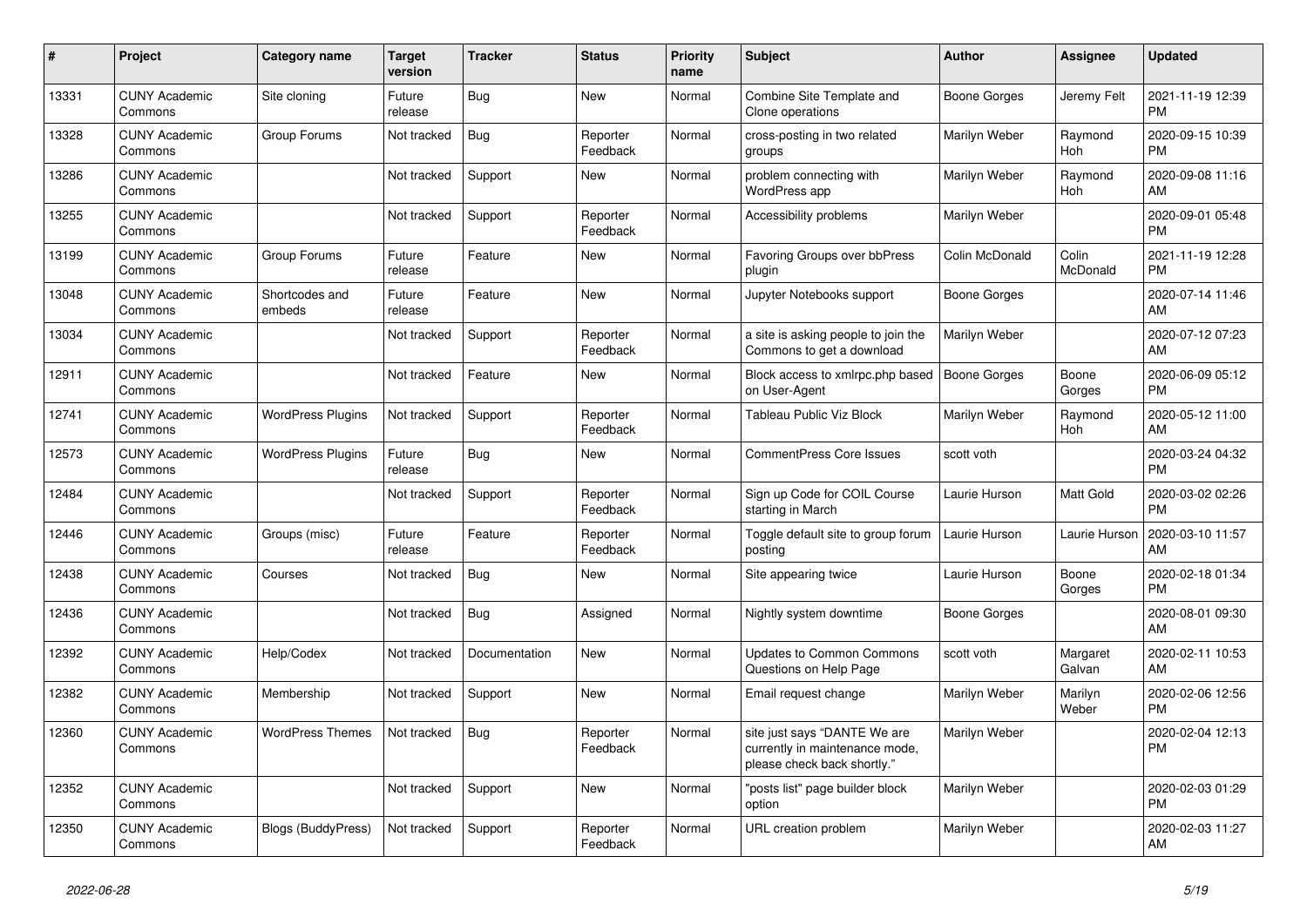| #     | Project                                                                 | <b>Category name</b>       | <b>Target</b><br>version | <b>Tracker</b> | <b>Status</b>        | <b>Priority</b><br>name | <b>Subject</b>                                                               | <b>Author</b>       | <b>Assignee</b>     | <b>Updated</b>                |
|-------|-------------------------------------------------------------------------|----------------------------|--------------------------|----------------|----------------------|-------------------------|------------------------------------------------------------------------------|---------------------|---------------------|-------------------------------|
| 12328 | <b>CUNY Academic</b><br>Commons                                         |                            | Not tracked              | Support        | New                  | Normal                  | Sign up Code for Non-CUNY<br>Faculty                                         | Laurie Hurson       |                     | 2020-01-28 10:25<br>AM        |
| 12247 | <b>CUNY Academic</b><br>Commons                                         | Publicity                  | Not tracked              | Support        | New                  | Normal                  | Screenshot of First Commons<br>Homepage                                      | scott voth          | scott voth          | 2020-01-14 12:08<br><b>PM</b> |
| 12198 | <b>CUNY Academic</b><br>Commons                                         |                            | Not tracked              | <b>Bug</b>     | Reporter<br>Feedback | Normal                  | Duplicate listing in My Sites                                                | Tom Harbison        |                     | 2019-12-09 05:50<br><b>PM</b> |
| 12121 | <b>CUNY Academic</b><br>Commons                                         | <b>WordPress Plugins</b>   | 2.0.2                    | Feature        | Reporter<br>Feedback | Normal                  | Embedding H5P Iframes on<br>Commons Site                                     | Laurie Hurson       | Boone<br>Gorges     | 2022-06-14 11:36<br>AM        |
| 12091 | <b>CUNY Academic</b><br>Commons                                         | <b>Group Files</b>         | Future<br>release        | Feature        | New                  | Normal                  | Improved pre-upload file<br>validation for bp-group-documents                | Boone Gorges        | Boone<br>Gorges     | 2019-11-14 01:21<br><b>PM</b> |
| 12062 | AD/O365 Transition<br>from NonMatric to<br><b>Matriculated Students</b> |                            |                          | Feature        | In Progress          | Normal                  | create solution and console<br>project                                       | Emilio Rodriguez    | Emilio<br>Rodriguez | 2019-11-12 03:56<br>PM        |
| 12042 | <b>CUNY Academic</b><br>Commons                                         | <b>Email Notifications</b> | Future<br>release        | Feature        | New                  | Normal                  | Improved error logging for BPGES   Boone Gorges<br>send queue                |                     | Boone<br>Gorges     | 2021-11-19 12:25<br><b>PM</b> |
| 12004 | <b>CUNY Academic</b><br>Commons                                         |                            | Not tracked              | Support        | Reporter<br>Feedback | Normal                  | Notifications for spam blog<br>comments                                      | Gina Cherry         | Raymond<br>Hoh      | 2019-11-01 12:05<br><b>PM</b> |
| 11968 | JustPublics@365<br>MediaCamp                                            |                            |                          | Feature        | New                  | Normal                  | Nanoscience Retractable Display<br>Unit                                      | Donald Cherry       | Bonnie<br>Eissner   | 2021-02-19 08:50<br>AM        |
| 11945 | <b>CUNY Academic</b><br>Commons                                         | Reckoning                  | Future<br>release        | Feature        | Reporter<br>Feedback | Normal                  | Add Comments bubble to<br>Reckoning views                                    | <b>Boone Gorges</b> | Boone<br>Gorges     | 2019-11-12 05:14<br><b>PM</b> |
| 11883 | <b>CUNY Academic</b><br>Commons                                         | Help/Codex                 | Not tracked              | Support        | New                  | Normal                  | Need Embedding Help Page<br>Update (Tableau)                                 | Anthony Wheeler     | scott voth          | 2019-09-24 08:49<br>AM        |
| 11879 | <b>CUNY Academic</b><br>Commons                                         |                            | Not tracked              | <b>Bug</b>     | New                  | Normal                  | Hypothesis comments appearing<br>on multiple, different pdfs across<br>blogs | Laurie Hurson       | Laurie Hurson       | 2019-09-19 02:39<br>PM        |
| 11860 | <b>CUNY Academic</b><br>Commons                                         | Registration               | Future<br>release        | Feature        | New                  | Normal                  | Ensure Students Are Aware They<br>Can Use Aliases At Registration            | scott voth          |                     | 2019-09-24 08:46<br>AM        |
| 11848 | <b>CUNY Academic</b><br>Commons                                         |                            | Not tracked              | Support        | Hold                 | Normal                  | a Dean of Faculty wants to share<br>a large file                             | Marilyn Weber       |                     | 2019-09-24 08:44<br>AM        |
| 11843 | <b>CUNY Academic</b><br>Commons                                         | WordPress (misc)           | Future<br>release        | Design/UX      | New                  | Normal                  | Tweaking the Gutenberg Editor<br>Interface                                   | Laurie Hurson       |                     | 2022-04-26 12:00<br><b>PM</b> |
| 11834 | <b>CUNY Academic</b><br>Commons                                         | Group Files                | Future<br>release        | Feature        | New                  | Normal                  | Improved tools for managing<br>group file folders                            | <b>Boone Gorges</b> | Sonja Leix          | 2019-09-06 03:55<br>PM        |
| 11789 | <b>CUNY Academic</b><br>Commons                                         | Courses                    | Future<br>release        | Feature        | New                  | Normal                  | Ability to remove item from<br>Courses list                                  | Laurie Hurson       | Sonja Leix          | 2019-09-24 12:28<br><b>PM</b> |
| 11788 | <b>CUNY Academic</b><br>Commons                                         | <b>WordPress Plugins</b>   | Future<br>release        | Support        | Reporter<br>Feedback | Normal                  | Plugin Request - Browse Aloud                                                | scott voth          |                     | 2019-09-24 08:42<br>AM        |
| 11787 | <b>CUNY Academic</b><br>Commons                                         |                            | Not tracked              | Support        | Reporter<br>Feedback | Normal                  | automated comments notifications   Marilyn Weber<br>on ZenDesk               |                     |                     | 2019-08-26 06:18<br><b>PM</b> |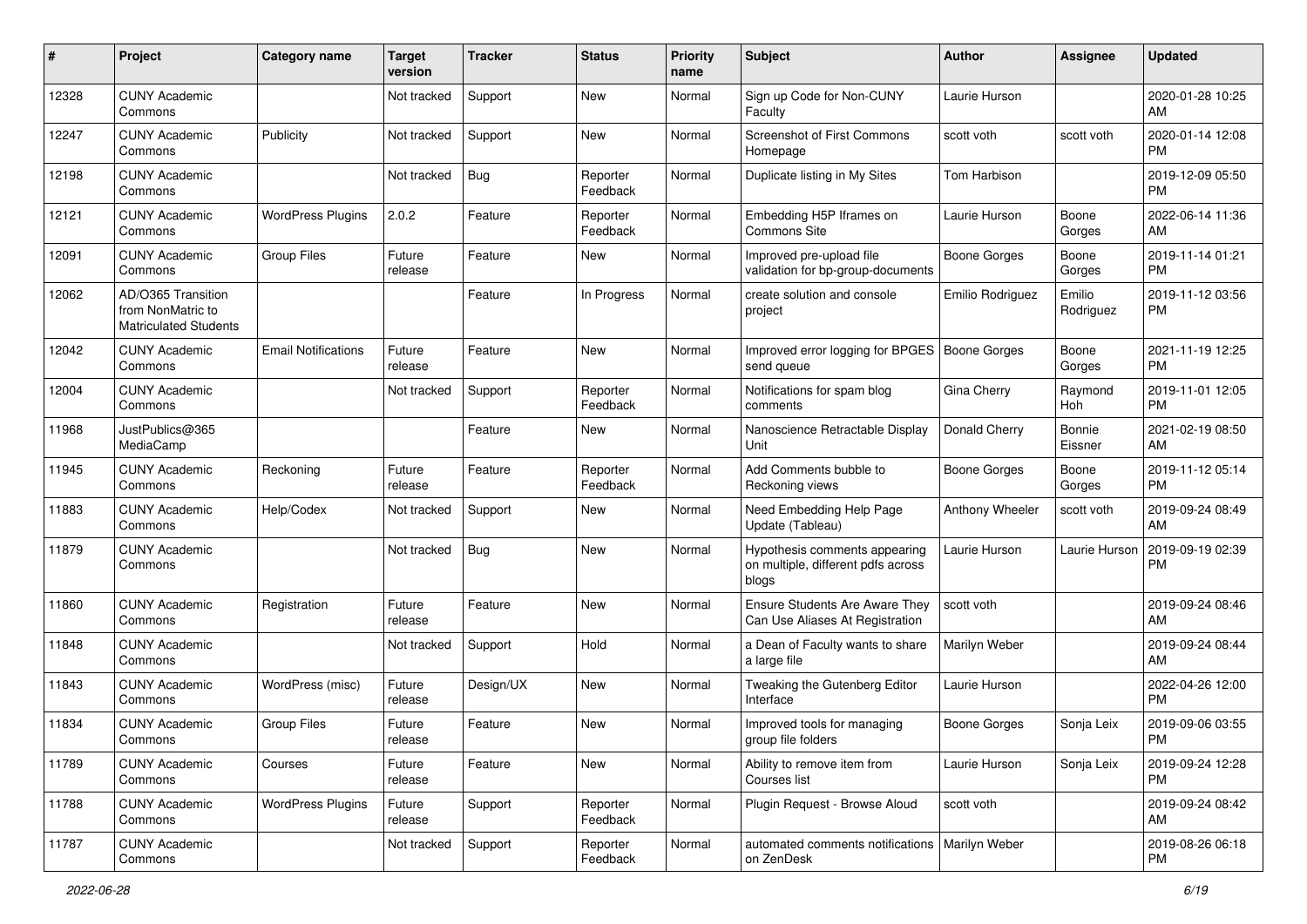| $\#$  | Project                         | <b>Category name</b>     | <b>Target</b><br>version | <b>Tracker</b> | <b>Status</b>        | <b>Priority</b><br>name | <b>Subject</b>                                                                       | <b>Author</b>         | <b>Assignee</b>       | <b>Updated</b>                |
|-------|---------------------------------|--------------------------|--------------------------|----------------|----------------------|-------------------------|--------------------------------------------------------------------------------------|-----------------------|-----------------------|-------------------------------|
| 11771 | <b>CUNY Academic</b><br>Commons |                          | Not tracked              | Support        | Reporter<br>Feedback | Normal                  | post displays in sections                                                            | Marilyn Weber         |                       | 2019-08-20 10:34<br>AM        |
| 11649 | <b>CUNY Academic</b><br>Commons | <b>WordPress Plugins</b> | 2.0.2                    | <b>Bug</b>     | In Progress          | Normal                  | CC license displayed on every<br>page                                                | Gina Cherry           | Raymond<br><b>Hoh</b> | 2022-06-14 11:36<br>AM        |
| 11624 | <b>CUNY Academic</b><br>Commons | WordPress (misc)         | Not tracked              | Support        | New                  | Normal                  | Change pages into posts or swap<br>database for a Commons site?                      | Stephen Klein         | Raymond<br>Hoh        | 2019-07-09 11:04<br>AM        |
| 11556 | <b>CUNY Academic</b><br>Commons | Courses                  | Not tracked              | <b>Bug</b>     | Reporter<br>Feedback | Normal                  | Instructor name given in course<br>listing                                           | Tom Harbison          |                       | 2019-06-25 04:12<br><b>PM</b> |
| 11545 | <b>CUNY Academic</b><br>Commons | <b>WordPress Plugins</b> | Not tracked              | Support        | New                  | Normal                  | Twitter searches in WordPress                                                        | Gina Cherry           | Matt Gold             | 2019-09-23 01:03<br>PM        |
| 11531 | <b>CUNY Academic</b><br>Commons | Events                   | Future<br>release        | Feature        | New                  | Normal                  | Main Events calendar should<br>include non-public events that<br>user has access to  | scott voth            | Boone<br>Gorges       | 2019-06-11 10:00<br>AM        |
| 11519 | <b>CUNY Academic</b><br>Commons |                          | Not tracked              | Support        | Assigned             | Normal                  | comment option not appearing                                                         | Marilyn Weber         |                       | 2019-09-24 10:28<br>AM        |
| 11517 | <b>CUNY Academic</b><br>Commons |                          | Not tracked              | Feature        | Assigned             | Normal                  | wp-accessibility plugin should not<br>strip 'target=" blank" by default              | Boone Gorges          | Laurie Hurson         | 2019-09-24 09:57<br>AM        |
| 11509 | <b>CUNY Academic</b><br>Commons |                          | Not tracked              | Support        | Reporter<br>Feedback | Normal                  | deleted Page causing a Menu<br>problem?                                              | Marilyn Weber         |                       | 2019-06-04 09:54<br>AM        |
| 11496 | <b>CUNY Academic</b><br>Commons | <b>Public Portfolio</b>  | 1.15.2                   | Support        | New                  | Normal                  | Replace Twitter Icon on Member<br>Portfolio page                                     | scott voth            | Boone<br>Gorges       | 2019-06-06 01:03<br><b>PM</b> |
| 11493 | <b>CUNY Academic</b><br>Commons | Domain Mapping           | Not tracked              | Support        | Reporter<br>Feedback | Normal                  | Domain Mapping Request - Talia<br>Schaffer                                           | scott voth            | Matt Gold             | 2019-08-06 08:39<br>AM        |
| 11449 | <b>CUNY Academic</b><br>Commons | WordPress - Media        | Not tracked              | Support        | Reporter<br>Feedback | Normal                  | Cloning Media Library for JITP<br>from Staging to Production Site                    | <b>Patrick DeDauw</b> | Boone<br>Gorges       | 2019-05-13 12:00<br><b>PM</b> |
| 11415 | <b>CUNY Academic</b><br>Commons | <b>WordPress Plugins</b> | Not tracked              | <b>Bug</b>     | Reporter<br>Feedback | Normal                  | <b>Blog Subscriptions in Jetpack</b>                                                 | Laurie Hurson         |                       | 2019-05-14 10:34<br>AM        |
| 11393 | <b>CUNY Academic</b><br>Commons |                          | Not tracked              | Publicity      | New                  | Normal                  | After 1.15 release, ceate a hero<br>slide and post about adding a site<br>to a group | scott voth            | Patrick<br>Sweeney    | 2019-05-14 10:32<br>AM        |
| 11392 | <b>CUNY Academic</b><br>Commons |                          | Future<br>release        | <b>Bug</b>     | New                  | Normal                  | Migrate users away from<br><b>StatPress</b>                                          | <b>Boone Gorges</b>   |                       | 2019-04-23 03:53<br><b>PM</b> |
| 11386 | <b>CUNY Academic</b><br>Commons | WordPress - Media        | Not tracked              | Support        | Reporter<br>Feedback | Normal                  | disappearing images                                                                  | scott voth            | Boone<br>Gorges       | 2019-05-14 10:32<br>AM        |
| 11243 | <b>CUNY Academic</b><br>Commons | BuddyPress (misc)        | Future<br>release        | Bug            | New                  | Normal                  | Audit bp-custom.php                                                                  | Raymond Hoh           | Raymond<br>Hoh        | 2022-04-26 11:59<br>AM        |
| 11149 | <b>CUNY Academic</b><br>Commons |                          | Not tracked              | Support        | Reporter<br>Feedback | Normal                  | comments getting blocked                                                             | Marilyn Weber         | Raymond<br>Hoh        | 2019-03-26 11:40<br>AM        |
| 11131 | <b>CUNY Academic</b><br>Commons |                          | Future<br>release        | Feature        | Reporter<br>Feedback | Normal                  | Image Annotation Plugins                                                             | Laurie Hurson         |                       | 2019-02-26 11:33<br>AM        |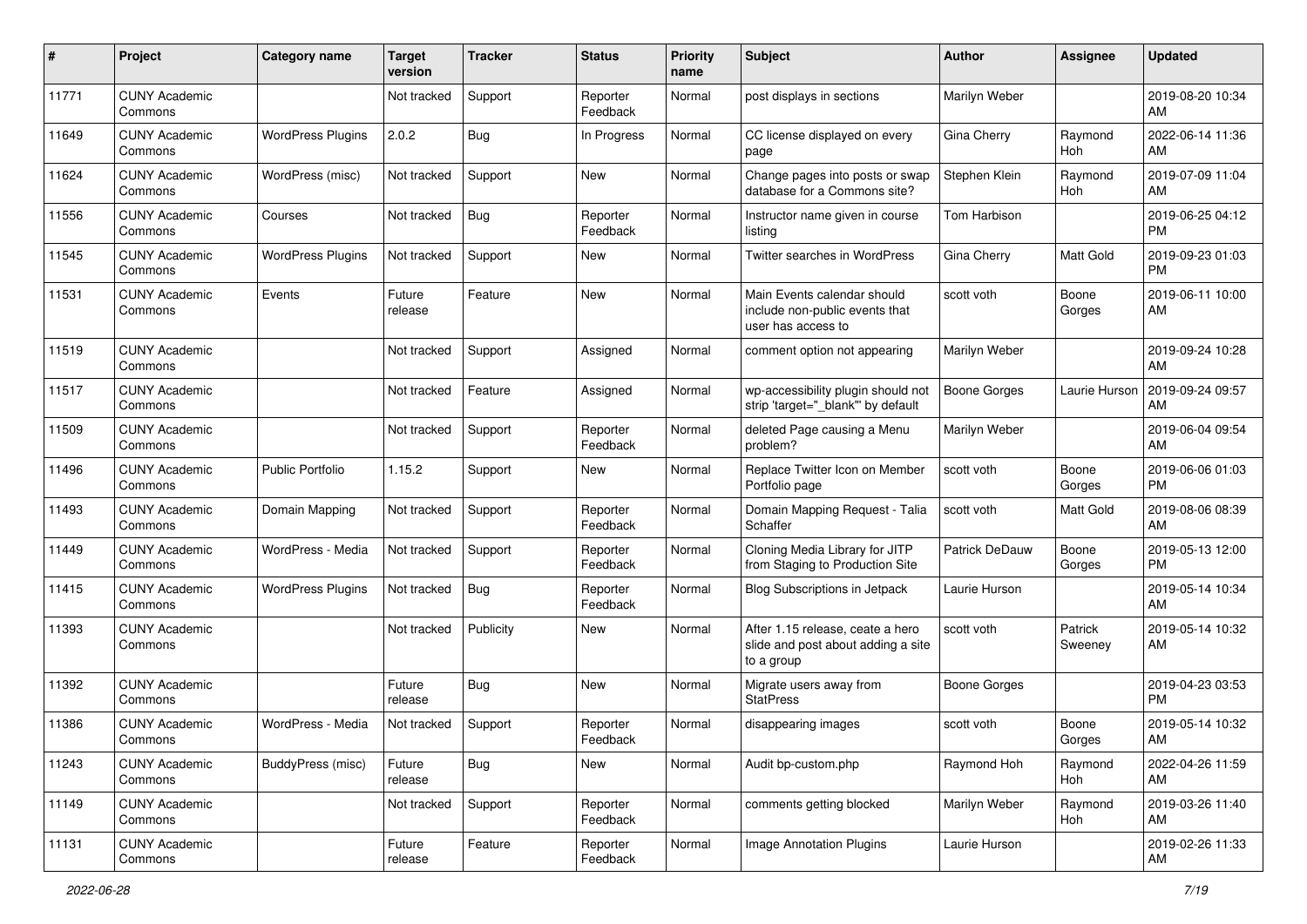| #     | Project                         | <b>Category name</b>        | <b>Target</b><br>version | <b>Tracker</b> | <b>Status</b>        | <b>Priority</b><br>name | <b>Subject</b>                                                                                               | Author                  | <b>Assignee</b> | <b>Updated</b>                |
|-------|---------------------------------|-----------------------------|--------------------------|----------------|----------------------|-------------------------|--------------------------------------------------------------------------------------------------------------|-------------------------|-----------------|-------------------------------|
| 11120 | <b>CUNY Academic</b><br>Commons | <b>WordPress Plugins</b>    | Not tracked              | <b>Bug</b>     | Reporter<br>Feedback | Normal                  | Events Manager Events Not<br>Showing Up                                                                      | Mark Webb               |                 | 2019-02-27 04:10<br><b>PM</b> |
| 11077 | <b>CUNY Academic</b><br>Commons | Events                      | Not tracked              | Feature        | Reporter<br>Feedback | Normal                  | Show event category description<br>in event list view                                                        | Raffi<br>Khatchadourian |                 | 2019-02-12 10:38<br><b>PM</b> |
| 11024 | <b>CUNY Academic</b><br>Commons | WordPress (misc)            | Future<br>release        | Bug            | New                  | Normal                  | Subsites should not show "you<br>should update your .htaccess<br>now" notice after permalink setting<br>save | <b>Boone Gorges</b>     |                 | 2019-01-28 01:35<br><b>PM</b> |
| 10982 | <b>CUNY Academic</b><br>Commons | Domain Mapping              | Not tracked              | Support        | Reporter<br>Feedback | Normal                  | <b>CNAME</b> question                                                                                        | scott voth              |                 | 2019-01-22 04:29<br><b>PM</b> |
| 10839 | <b>CUNY Academic</b><br>Commons | About page                  | Not tracked              | Support        | New                  | Normal                  | <b>Mission Statement Needs</b><br>Revision                                                                   | scott voth              | Matt Gold       | 2018-12-26 10:58<br>AM        |
| 10794 | <b>CUNY Academic</b><br>Commons | Performance                 | Not tracked              | Bug            | New                  | Normal                  | Memcached connection<br>occasionally breaks                                                                  | Boone Gorges            | Boone<br>Gorges | 2018-12-06 03:30<br><b>PM</b> |
| 10769 | <b>CUNY Academic</b><br>Commons | <b>WordPress Themes</b>     | Not tracked              | <b>Bug</b>     | Reporter<br>Feedback | Normal                  | 2011 Theme Sidebar                                                                                           | Mark Webb               |                 | 2018-12-04 04:09<br><b>PM</b> |
| 10659 | <b>CUNY Academic</b><br>Commons | Group Forums                | Future<br>release        | Feature        | Assigned             | Normal                  | Post to multiple groups via email                                                                            | <b>Matt Gold</b>        | Raymond<br>Hoh  | 2018-11-15 12:54<br>AM        |
| 10657 | <b>CUNY Academic</b><br>Commons |                             | Not tracked              | Support        | Reporter<br>Feedback | Normal                  | child theme problems                                                                                         | Marilyn Weber           |                 | 2018-11-08 01:19<br><b>PM</b> |
| 10580 | <b>CUNY Academic</b><br>Commons | Information<br>Architecture | Future<br>release        | Design/UX      | <b>New</b>           | Normal                  | Primary nav item review                                                                                      | <b>Boone Gorges</b>     | Sara Cannon     | 2021-11-19 12:37<br>PM        |
| 10439 | <b>CUNY Academic</b><br>Commons | Design                      | 2.1.0                    | Design/UX      | New                  | Normal                  | Create Style Guide for Commons                                                                               | Sonja Leix              | Sara Cannon     | 2022-06-23 06:20<br><b>PM</b> |
| 10380 | <b>CUNY Academic</b><br>Commons | WordPress (misc)            | Future<br>release        | Feature        | In Progress          | Normal                  | Remove blacklisted plugins                                                                                   | <b>Boone Gorges</b>     |                 | 2022-04-26 12:00<br><b>PM</b> |
| 10368 | <b>CUNY Academic</b><br>Commons |                             | Future<br>release        | Feature        | Assigned             | Normal                  | Use ORCID data to populate<br>academic profile page                                                          | Stephen Francoeur       | Boone<br>Gorges | 2018-09-25 01:53<br><b>PM</b> |
| 10354 | <b>CUNY Academic</b><br>Commons | <b>Public Portfolio</b>     | Future<br>release        | Feature        | New                  | Normal                  | Opt out of Having a Profile Page                                                                             | scott voth              | Chris Stein     | 2020-05-12 10:43<br>AM        |
| 10273 | <b>CUNY Academic</b><br>Commons | Registration                | Not tracked              | Support        | Reporter<br>Feedback | Normal                  | users combining CF and campus<br>address                                                                     | Marilyn Weber           |                 | 2019-09-18 10:58<br>AM        |
| 10262 | <b>CUNY Academic</b><br>Commons |                             | Not tracked              | <b>Bug</b>     | Reporter<br>Feedback | Normal                  | Newsletter Plugin: Broken Image<br>at Bottom of All Newsletters                                              | Mark Webb               | Raymond<br>Hoh  | 2018-08-30 05:17<br>PM        |
| 10226 | <b>CUNY Academic</b><br>Commons | Courses                     | Future<br>release        | Feature        | New                  | Normal                  | Add "My Courses" to drop down<br>list                                                                        | scott voth              | Boone<br>Gorges | 2021-11-19 12:42<br><b>PM</b> |
| 10040 | <b>CUNY Academic</b><br>Commons | WordPress (misc)            | Not tracked              | <b>Bug</b>     | Reporter<br>Feedback | Normal                  | User doesn't see full list of themes   Matt Gold                                                             |                         | Boone<br>Gorges | 2018-07-25 10:12<br>AM        |
| 9979  | <b>CUNY Academic</b><br>Commons | <b>Email Notifications</b>  | Not tracked              | <b>Bug</b>     | Reporter<br>Feedback | Normal                  | Reports of slow email activation<br>emails                                                                   | Matt Gold               | Boone<br>Gorges | 2018-08-29 09:40<br>PM        |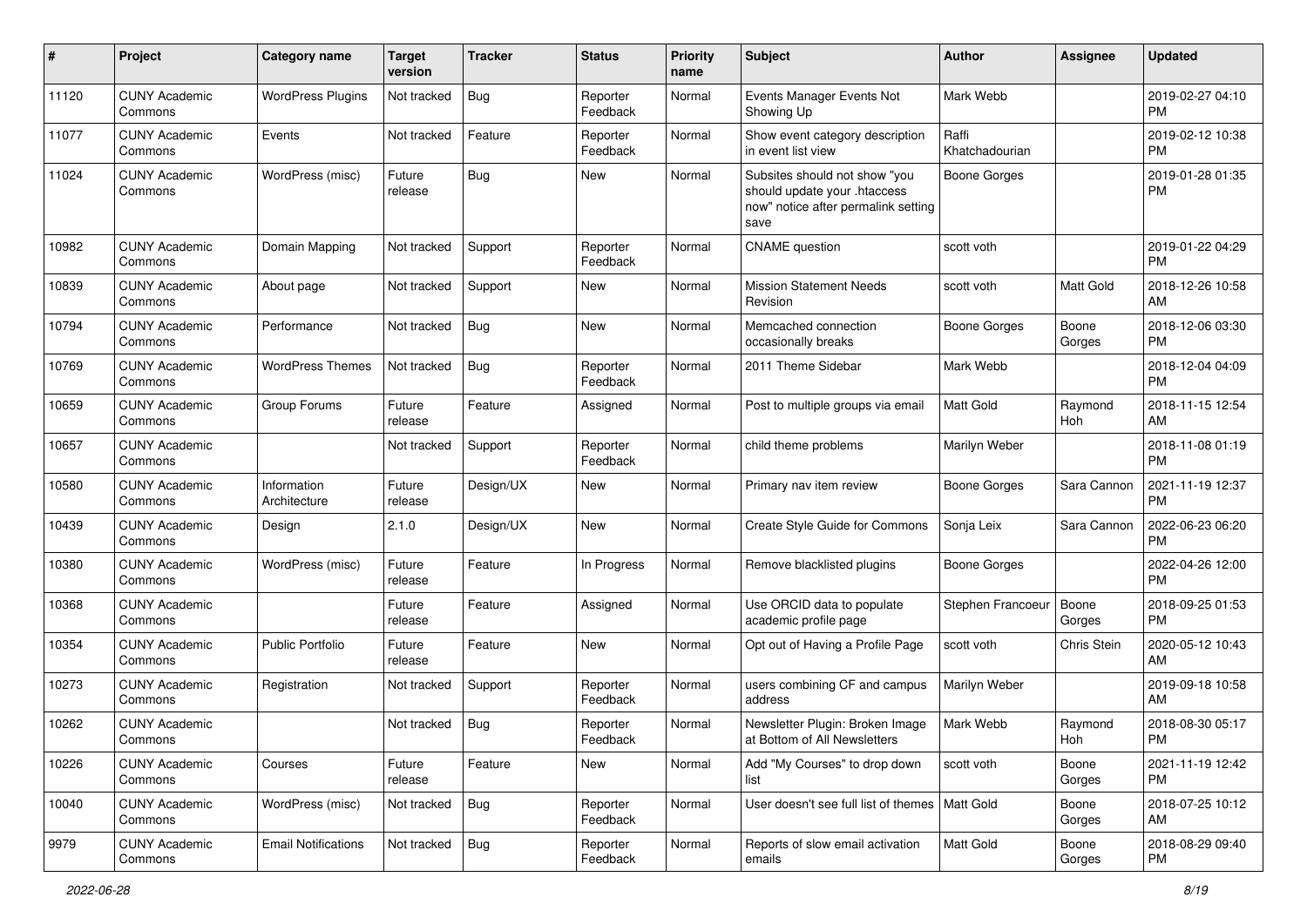| #    | Project                         | <b>Category name</b>     | <b>Target</b><br>version | <b>Tracker</b> | <b>Status</b>        | <b>Priority</b><br>name | <b>Subject</b>                                                                                                                               | <b>Author</b>           | <b>Assignee</b>  | <b>Updated</b>                |
|------|---------------------------------|--------------------------|--------------------------|----------------|----------------------|-------------------------|----------------------------------------------------------------------------------------------------------------------------------------------|-------------------------|------------------|-------------------------------|
| 9947 | <b>CUNY Academic</b><br>Commons | <b>WordPress Plugins</b> | Future<br>release        | Feature        | Reporter<br>Feedback | Normal                  | Install H5P quiz plugin                                                                                                                      | Matt Gold               | Boone<br>Gorges  | 2018-09-11 11:01<br>AM        |
| 9941 | <b>CUNY Academic</b><br>Commons | Wiki                     | Not tracked              | Support        | Assigned             | Normal                  | Wiki functionality                                                                                                                           | Matt Gold               | Boone<br>Gorges  | 2018-06-26 10:57<br>AM        |
| 9926 | <b>CUNY Academic</b><br>Commons | <b>WordPress Plugins</b> | Future<br>release        | Bug            | New                  | Normal                  | twitter-mentions-as-comments<br>cron jobs can run long                                                                                       | Boone Gorges            | Boone<br>Gorges  | 2018-10-24 12:34<br><b>PM</b> |
| 9908 | <b>CUNY Academic</b><br>Commons |                          | Not tracked              | Feature        | <b>New</b>           | Normal                  | Is it possible to send email<br>updates to users (or an email<br>address not on the list) for only a<br>single page AFTER being<br>prompted? | <b>Michael Shields</b>  | scott voth       | 2018-06-11 01:34<br><b>PM</b> |
| 9895 | <b>CUNY Academic</b><br>Commons | Onboarding               | Future<br>release        | Feature        | Assigned             | Normal                  | Add "Accept Invitation"<br>link/button/function to Group<br>and/or Site invitation emails?                                                   | <b>Luke Waltzer</b>     | Boone<br>Gorges  | 2018-06-07 12:42<br><b>PM</b> |
| 9835 | <b>CUNY Academic</b><br>Commons | Group Forums             | Future<br>release        | Bug            | Assigned             | Normal                  | add a "like" function?                                                                                                                       | Marilyn Weber           | Erik Trainer     | 2018-06-05 01:49<br><b>PM</b> |
| 9729 | <b>CUNY Academic</b><br>Commons | <b>SEO</b>               | Not tracked              | Support        | New                  | Normal                  | 503 Errors showing on<br>newlaborforum.cuny.edu                                                                                              | Diane Krauthamer        | Raymond<br>Hoh   | 2018-05-22 04:48<br><b>PM</b> |
| 9720 | <b>CUNY Academic</b><br>Commons | Authentication           | Future<br>release        | Feature        | <b>New</b>           | Normal                  | The Commons should be an<br>oAuth provider                                                                                                   | <b>Boone Gorges</b>     |                  | 2019-03-01 02:04<br><b>PM</b> |
| 9643 | <b>CUNY Academic</b><br>Commons | Publicity                | Not tracked              | Feature        | <b>New</b>           | Normal                  | Create a page on the Commons<br>for logos etc.                                                                                               | Stephen Real            | Stephen Real     | 2018-04-24 10:53<br>AM        |
| 9515 | <b>CUNY Academic</b><br>Commons | <b>WordPress Plugins</b> | Not tracked              | Bug            | Reporter<br>Feedback | Normal                  | Text to Speech plugin - "More<br>Slowly" checkbox not working                                                                                | scott voth              | Boone<br>Gorges  | 2018-06-13 02:26<br><b>PM</b> |
| 9420 | <b>CUNY Academic</b><br>Commons | cuny.is                  | Not tracked              | Feature        | New                  | Normal                  | Request for http://cuny.is/streams                                                                                                           | Raffi<br>Khatchadourian | Marilyn<br>Weber | 2018-04-02 10:08<br>AM        |
| 9346 | <b>CUNY Academic</b><br>Commons | WordPress (misc)         | Not tracked              | Bug            | <b>New</b>           | Normal                  | Clone cetls.bmcc.cuny.edu for<br>development                                                                                                 | Owen Roberts            | Raymond<br>Hoh   | 2018-03-06 05:35<br><b>PM</b> |
| 9289 | <b>CUNY Academic</b><br>Commons | <b>WordPress Plugins</b> | Future<br>release        | <b>Bug</b>     | Reporter<br>Feedback | Normal                  | Email Users Plugin                                                                                                                           | Laurie Hurson           | Boone<br>Gorges  | 2018-10-24 12:34<br><b>PM</b> |
| 9211 | <b>CUNY Academic</b><br>Commons | <b>WordPress Plugins</b> | Future<br>release        | Support        | Reporter<br>Feedback | Normal                  | Auto-Role Setting in Forum Plugin   Luke Waltzer<br>Causing Some Confusion                                                                   |                         | Boone<br>Gorges  | 2018-03-13 11:44<br>AM        |
| 9207 | <b>CUNY Academic</b><br>Commons |                          | Future<br>release        | Support        | Reporter<br>Feedback | Normal                  | display dashboards made in<br>Tableau?                                                                                                       | Marilyn Weber           | Boone<br>Gorges  | 2018-04-10 10:42<br>AM        |
| 9060 | <b>CUNY Academic</b><br>Commons | Commons In A Box         | Not tracked              | <b>Bug</b>     | Hold                 | Normal                  | Problems with CBox image library<br>upload                                                                                                   | Lisa Rhody              | Raymond<br>Hoh   | 2018-01-10 03:26<br><b>PM</b> |
| 9028 | <b>CUNY Academic</b><br>Commons | Onboarding               | Future<br>release        | Feature        | Assigned             | Normal                  | suggest groups to new members<br>during the registration process                                                                             | Matt Gold               | Chris Stein      | 2018-10-24 12:34<br><b>PM</b> |
| 9015 | <b>CUNY Academic</b><br>Commons | Groups (misc)            | Not tracked              | Outreach       | Assigned             | Normal                  | Email group admins the email<br>addresses of their groups                                                                                    | Matt Gold               | Matt Gold        | 2018-01-02 09:54<br>AM        |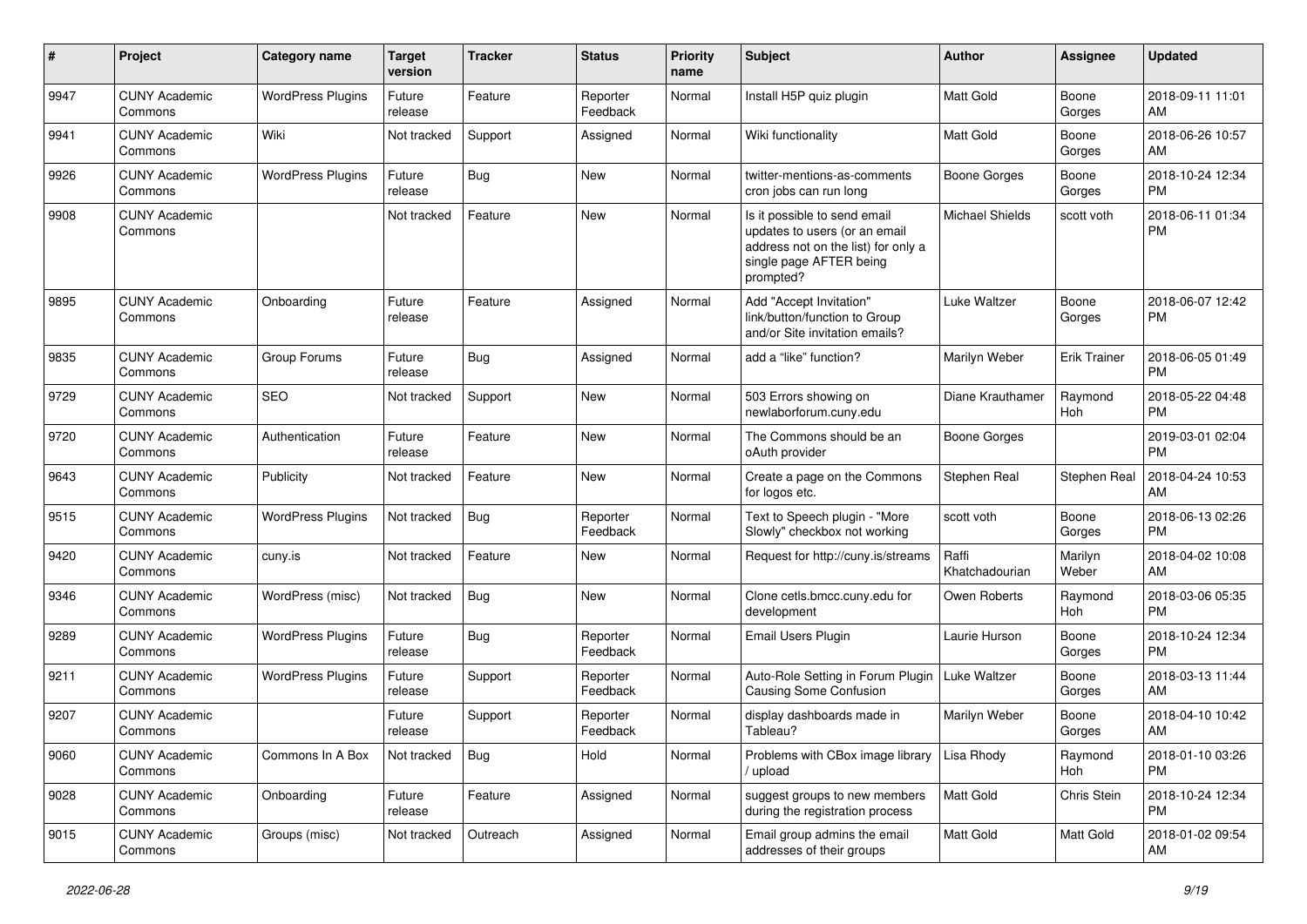| #    | Project                         | <b>Category name</b>      | <b>Target</b><br>version | <b>Tracker</b> | <b>Status</b> | <b>Priority</b><br>name | <b>Subject</b>                                                                        | Author           | <b>Assignee</b>       | <b>Updated</b>                |
|------|---------------------------------|---------------------------|--------------------------|----------------|---------------|-------------------------|---------------------------------------------------------------------------------------|------------------|-----------------------|-------------------------------|
| 8992 | <b>NYCDH Community</b><br>Site  |                           |                          | <b>Bug</b>     | Assigned      | Normal                  | Multiple RBE error reports                                                            | <b>Matt Gold</b> | Raymond<br>Hoh        | 2017-12-11 05:43<br><b>PM</b> |
| 8991 | <b>CUNY Academic</b><br>Commons | Reply By Email            | Not tracked              | Bug            | Hold          | Normal                  | RBE duplicate email message<br>issue                                                  | Matt Gold        | Raymond<br>Hoh        | 2018-02-18 08:53<br><b>PM</b> |
| 8976 | <b>CUNY Academic</b><br>Commons | Reply By Email            | Not tracked              | Feature        | Assigned      | Normal                  | Package RBE new topics<br>posting?                                                    | Matt Gold        | Raymond<br><b>Hoh</b> | 2017-12-04 02:34<br><b>PM</b> |
| 8902 | <b>CUNY Academic</b><br>Commons | Design                    | Not tracked              | Feature        | Assigned      | Normal                  | Report back on research on<br><b>BuddyPress themes</b>                                | Matt Gold        | Michael Smith         | 2017-11-10 12:31<br>PM        |
| 8901 | <b>CUNY Academic</b><br>Commons | Accessibility             | Future<br>release        | Feature        | Assigned      | Normal                  | Theme analysis for accessibility                                                      | Matt Gold        | Boone<br>Gorges       | 2022-04-26 11:59<br>AM        |
| 8900 | <b>CUNY Academic</b><br>Commons | Accessibility             | Future<br>release        | Feature        | Assigned      | Normal                  | Look into tools to enforce<br>accessibility in WP environment                         | Matt Gold        | Boone<br>Gorges       | 2022-04-26 11:59<br>AM        |
| 8898 | <b>CUNY Academic</b><br>Commons | Social Paper              | Not tracked              | Feature        | Assigned      | Normal                  | Usage data on docs and social<br>paper                                                | Matt Gold        | <b>Matt Gold</b>      | 2017-11-16 11:32<br>AM        |
| 8837 | <b>CUNY Academic</b><br>Commons |                           | Not tracked              | Feature        | Assigned      | Normal                  | Create a form to request info from<br>people requesting premium<br>themes and plugins | Matt Gold        | Marilyn<br>Weber      | 2017-11-14 03:35<br>PM        |
| 8836 | <b>CUNY Academic</b><br>Commons | <b>Blogs (BuddyPress)</b> | Future<br>release        | Feature        | Assigned      | Normal                  | Redesign site launch process                                                          | Matt Gold        | Boone<br>Gorges       | 2019-10-03 02:49<br><b>PM</b> |
| 8835 | <b>CUNY Academic</b><br>Commons | <b>Blogs (BuddyPress)</b> | Future<br>release        | Feature        | <b>New</b>    | Normal                  | Extend cuny is shortlinks to sites                                                    | Luke Waltzer     | Boone<br>Gorges       | 2022-04-26 11:59<br>AM        |
| 8756 | <b>CUNY Academic</b><br>Commons | Group Blogs               | Future<br>release        | Feature        | Hold          | Normal                  | Connect multiple blogs to one<br>group?                                               | Matt Gold        | Boone<br>Gorges       | 2017-09-30 10:42<br>AM        |
| 8666 | <b>CUNY Academic</b><br>Commons | Teaching                  | Not tracked              | Documentation  | Assigned      | Normal                  | Create Teaching on the<br><b>Commons Resource Page</b>                                | Matt Gold        | Laurie Hurson         | 2019-09-23 03:16<br>PM        |
| 8607 | <b>CUNY Academic</b><br>Commons |                           | Not tracked              | Support        | <b>New</b>    | Normal                  | Paypal?                                                                               | Marilyn Weber    | <b>Matt Gold</b>      | 2018-05-15 01:37<br><b>PM</b> |
| 8440 | <b>CUNY Academic</b><br>Commons | Onboarding                | Not tracked              | Bug            | <b>New</b>    | Normal                  | <b>Create Test Email Accounts for</b><br><b>Onboarding Project</b>                    | Stephen Real     | Stephen Real          | 2017-08-01 09:49<br><b>PM</b> |
| 8211 | <b>CUNY Academic</b><br>Commons | <b>WordPress Themes</b>   | Future<br>release        | Feature        | New           | Normal                  | Theme Suggestions: Material<br>Design-Inspired Themes                                 | Margaret Galvan  | Margaret<br>Galvan    | 2017-08-07 02:48<br>PM        |
| 8078 | <b>CUNY Academic</b><br>Commons | <b>WordPress Plugins</b>  | Future<br>release        | System Upgrade | Assigned      | Normal                  | CommentPress Updates                                                                  | Margaret Galvan  | Christian<br>Wach     | 2017-05-08 03:49<br>PM        |
| 7981 | <b>CUNY Academic</b><br>Commons | Social Paper              | Future<br>release        | <b>Bug</b>     | <b>New</b>    | Normal                  | Social Paper comments should<br>not go to spam                                        | Luke Waltzer     | Boone<br>Gorges       | 2018-04-16 03:52<br><b>PM</b> |
| 7928 | <b>CUNY Academic</b><br>Commons | Group Forums              | Not tracked              | Bug            | <b>New</b>    | Normal                  | Duplicate Forum post                                                                  | Luke Waltzer     | Raymond<br>Hoh        | 2017-04-11 09:27<br><b>PM</b> |
| 7828 | <b>CUNY Academic</b><br>Commons |                           | Not tracked              | Feature        | Assigned      | Normal                  | Theme Assessment 2017                                                                 | Margaret Galvan  | Margaret<br>Galvan    | 2017-05-02 10:41<br><b>PM</b> |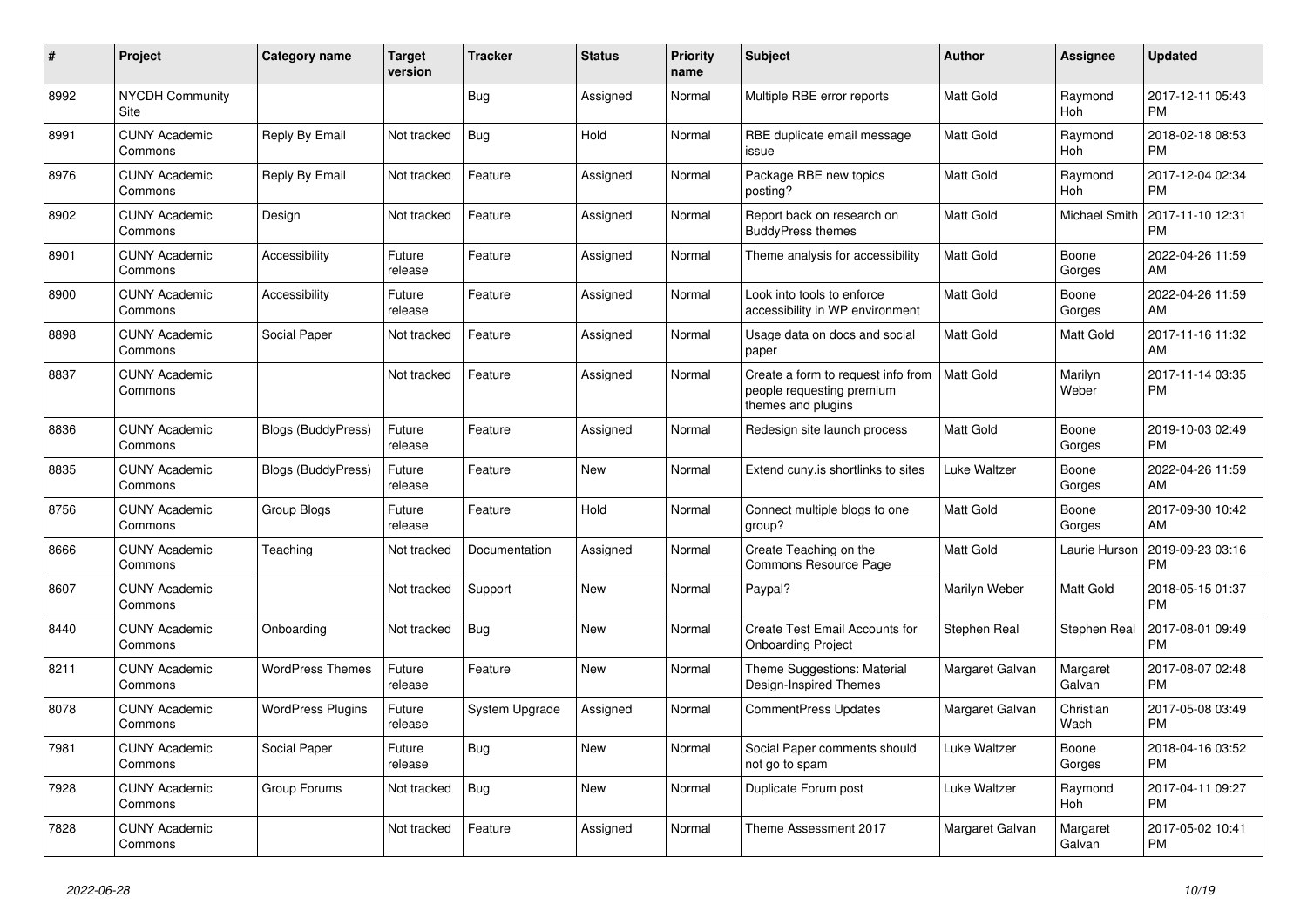| #    | Project                         | <b>Category name</b>       | <b>Target</b><br>version | <b>Tracker</b> | <b>Status</b>        | <b>Priority</b><br>name | <b>Subject</b>                                                                            | Author              | <b>Assignee</b>       | <b>Updated</b>                |
|------|---------------------------------|----------------------------|--------------------------|----------------|----------------------|-------------------------|-------------------------------------------------------------------------------------------|---------------------|-----------------------|-------------------------------|
| 7663 | <b>CUNY Academic</b><br>Commons | Social Paper               | Future<br>release        | <b>Bug</b>     | <b>New</b>           | Normal                  | Social Paper notifications not<br>formatted correctly on secondary<br>sites               | <b>Boone Gorges</b> | Boone<br>Gorges       | 2018-04-16 03:52<br><b>PM</b> |
| 7624 | <b>CUNY Academic</b><br>Commons | BuddyPress (misc)          | Future<br>release        | Design/UX      | <b>New</b>           | Normal                  | <b>BP</b> Notifications                                                                   | Luke Waltzer        | Paige Dupont          | 2017-02-08 10:43<br><b>PM</b> |
| 7115 | <b>CUNY Academic</b><br>Commons | Groups (misc)              | Future<br>release        | Feature        | Reporter<br>Feedback | Normal                  | make licensing info clear during<br>group creation                                        | Matt Gold           | Raymond<br>Hoh        | 2020-12-08 11:32<br>AM        |
| 7022 | <b>CUNY Academic</b><br>Commons | Announcements              | Future<br>release        | <b>Bug</b>     | <b>New</b>           | Normal                  | Sitewide announcements should<br>be displayed on, and dismissable<br>from, mapped domains | <b>Boone Gorges</b> | Boone<br>Gorges       | 2018-03-22 10:18<br>AM        |
| 6995 | <b>CUNY Academic</b><br>Commons | Home Page                  | Not tracked              | <b>Bug</b>     | Assigned             | Normal                  | member filter on homepage not<br>working                                                  | Matt Gold           | Raymond<br>Hoh        | 2016-12-11 09:46<br><b>PM</b> |
| 6755 | <b>CUNY Academic</b><br>Commons | WordPress (misc)           | Future<br>release        | <b>Bug</b>     | <b>New</b>           | Normal                  | Cannot Deactivate Plugin                                                                  | Laura Kane          |                       | 2016-11-16 01:12<br><b>PM</b> |
| 6671 | <b>CUNY Academic</b><br>Commons | Reply By Email             | Not tracked              | <b>Bug</b>     | Assigned             | Normal                  | "Post too often" RBE error<br>message                                                     | <b>Matt Gold</b>    | Raymond<br><b>Hoh</b> | 2016-11-11 09:55<br>AM        |
| 6665 | <b>CUNY Academic</b><br>Commons |                            | Not tracked              | Publicity      | New                  | Normal                  | Dead Link in 1.10 announcement<br>post                                                    | Paige Dupont        | Stephen Real          | 2016-12-01 03:11<br><b>PM</b> |
| 6426 | <b>CUNY Academic</b><br>Commons | Spam/Spam<br>Prevention    | Future<br>release        | Feature        | Assigned             | Normal                  | Force captcha on all comments?                                                            | <b>Matt Gold</b>    | <b>Tahir Butt</b>     | 2016-10-24 02:06<br><b>PM</b> |
| 6332 | <b>CUNY Academic</b><br>Commons | WordPress (misc)           | Future<br>release        | Feature        | <b>New</b>           | Normal                  | Allow uploaded files to be marked<br>as private in an ad hoc way                          | <b>Boone Gorges</b> |                       | 2016-10-17 11:41<br><b>PM</b> |
| 6298 | <b>CUNY Academic</b><br>Commons | <b>User Experience</b>     | Not tracked              | Design/UX      | Assigned             | Normal                  | Examine data from survey                                                                  | Matt Gold           | Margaret<br>Galvan    | 2016-10-14 12:16<br><b>PM</b> |
| 6115 | <b>CUNY Academic</b><br>Commons | Publicity                  | Not tracked              | Feature        | Assigned             | Normal                  | create digital signage for GC                                                             | <b>Matt Gold</b>    | scott voth            | 2016-10-11 10:09<br><b>PM</b> |
| 6078 | <b>CUNY Academic</b><br>Commons | <b>Blogs (BuddyPress)</b>  | Future<br>release        | Feature        | <b>New</b>           | Normal                  | <b>Explore Adding Network Blog</b><br>Metadata Plugin                                     | Luke Waltzer        | Luke Waltzer          | 2016-10-11 10:29<br><b>PM</b> |
| 6014 | <b>CUNY Academic</b><br>Commons | Publicity                  | Future<br>release        | Publicity      | Reporter<br>Feedback | Normal                  | Google search listing                                                                     | <b>Matt Gold</b>    | Boone<br>Gorges       | 2016-09-21 03:48<br><b>PM</b> |
| 5992 | <b>CUNY Academic</b><br>Commons | <b>Email Notifications</b> | Future<br>release        | Feature        | New                  | Normal                  | Changing the From line of<br>autogenerated blog emails                                    | Marilyn Weber       |                       | 2018-09-27 05:19<br><b>PM</b> |
| 5955 | CUNY Academic<br>Commons        | Outreach                   | Future<br>release        | Feature        | Assigned             | Normal                  | Create auto-newsletter for<br>commons members                                             | Matt Gold           | Luke Waltzer          | 2016-08-30 10:34<br>AM        |
| 5827 | <b>CUNY Academic</b><br>Commons | <b>Public Portfolio</b>    | Future<br>release        | Bug            | Assigned             | Normal                  | Academic Interests square<br>bracket links not working                                    | scott voth          | Chris Stein           | 2016-08-11 11:59<br>PM        |
| 5826 | <b>CUNY Academic</b><br>Commons | <b>WordPress Plugins</b>   | Future<br>release        | Support        | Reporter<br>Feedback | Normal                  | <b>Remove Subscription Options</b><br>plugin from directory                               | Sarah Morgano       | Sarah<br>Morgano      | 2016-10-21 04:14<br><b>PM</b> |
| 5696 | <b>CUNY Academic</b><br>Commons | Events                     | Future<br>release        | Feature        | Assigned             | Normal                  | Events Calendar - display options<br>calendar aggregation                                 | Matt Gold           | Boone<br>Gorges       | 2016-10-13 11:44<br>AM        |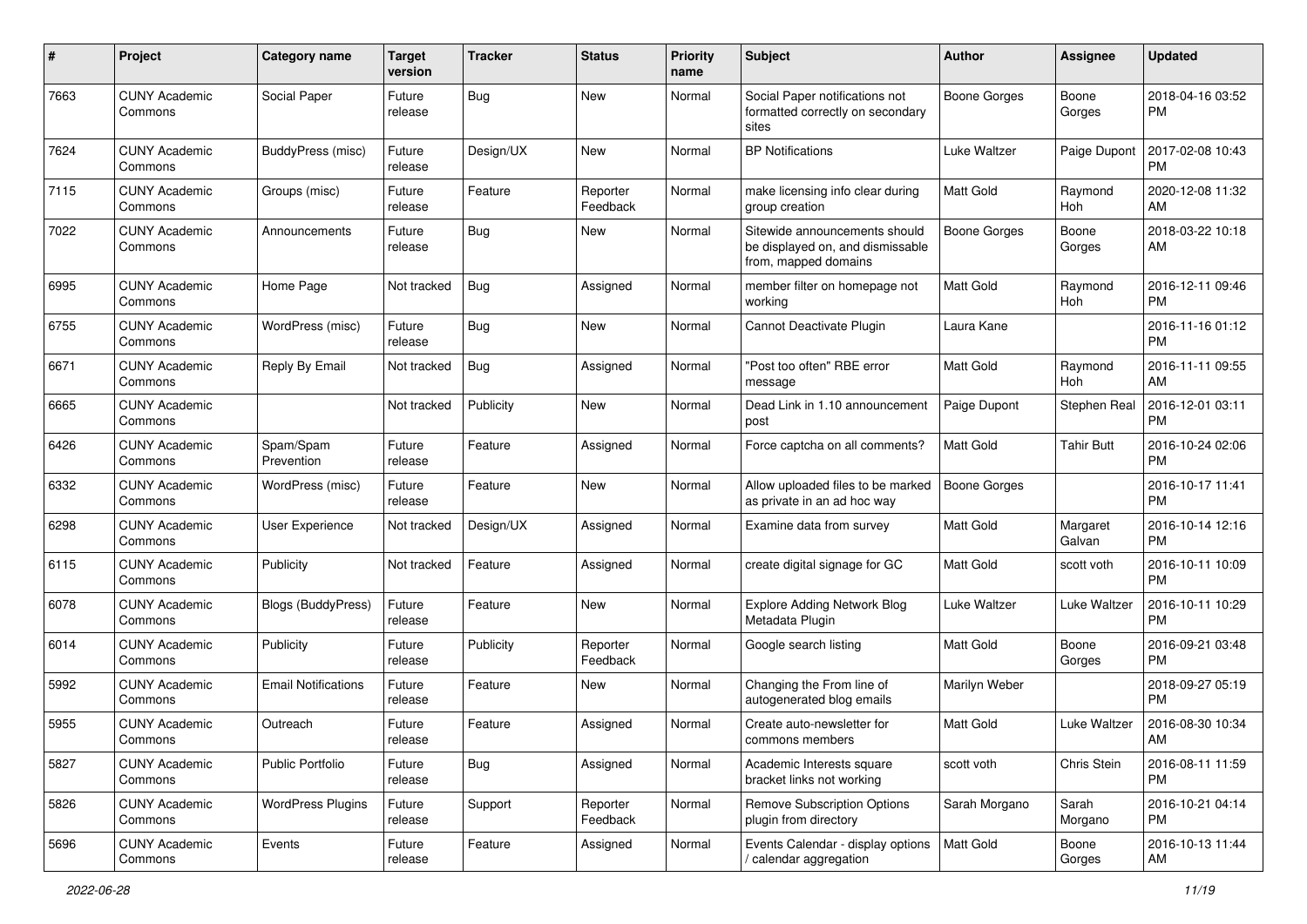| #    | <b>Project</b>                  | Category name   | <b>Target</b><br>version | <b>Tracker</b> | <b>Status</b>        | <b>Priority</b><br>name | <b>Subject</b>                                                     | <b>Author</b>           | <b>Assignee</b>     | <b>Updated</b>                |
|------|---------------------------------|-----------------|--------------------------|----------------|----------------------|-------------------------|--------------------------------------------------------------------|-------------------------|---------------------|-------------------------------|
| 5679 | <b>CUNY Academic</b><br>Commons | Analytics       | Not tracked              | Feature        | <b>New</b>           | Normal                  | Logged In Users for GA                                             | <b>Valerie Townsend</b> | Valerie<br>Townsend | 2016-06-11 09:49<br>AM        |
| 5581 | <b>CUNY Academic</b><br>Commons | Analytics       | Future<br>release        | Feature        | Assigned             | Normal                  | <b>Explore alternatives to Google</b><br>Analytics                 | <b>Matt Gold</b>        | Valerie<br>Townsend | 2020-04-17 03:12<br><b>PM</b> |
| 5489 | <b>CUNY Academic</b><br>Commons | Social Paper    | Future<br>release        | Feature        | <b>New</b>           | Normal                  | Asc/desc sorting for Social Paper<br>directories                   | <b>Boone Gorges</b>     |                     | 2016-04-21 10:06<br><b>PM</b> |
| 5488 | <b>CUNY Academic</b><br>Commons | Social Paper    | Future<br>release        | <b>Bug</b>     | <b>New</b>           | Normal                  | Add a "last edited by" field to<br>Social Paper group directories  | <b>Boone Gorges</b>     |                     | 2016-04-21 10:05<br><b>PM</b> |
| 5397 | <b>CUNY Academic</b><br>Commons | Social Paper    | Future<br>release        | Feature        | <b>New</b>           | Normal                  | frustrating to have to<br>enable/disable in SP                     | Marilyn Weber           | Samantha<br>Raddatz | 2016-04-20 03:39<br><b>PM</b> |
| 5317 | <b>CUNY Academic</b><br>Commons | Group Blogs     | Not tracked              | <b>Bug</b>     | Reporter<br>Feedback | Normal                  | Notifications of New Post Didn't<br>Come                           | Luke Waltzer            | Samantha<br>Raddatz | 2016-03-21 10:41<br><b>PM</b> |
| 5316 | <b>CUNY Academic</b><br>Commons | User Experience | Future<br>release        | Feature        | Assigned             | Normal                  | Prompt user email address<br>updates                               | <b>Matt Gold</b>        | Stephen Real        | 2016-12-21 03:30<br><b>PM</b> |
| 5298 | <b>CUNY Academic</b><br>Commons |                 | Not tracked              | Publicity      | <b>New</b>           | Normal                  | Survey Pop-Up Text                                                 | Samantha Raddatz        | Samantha<br>Raddatz | 2016-03-22 12:27<br><b>PM</b> |
| 5282 | <b>CUNY Academic</b><br>Commons | Social Paper    | Future<br>release        | <b>Bug</b>     | <b>New</b>           | Normal                  | Replying via email directs to<br>paper but not individual comment. | Marilyn Weber           | Raymond<br>Hoh      | 2016-03-02 01:48<br><b>PM</b> |
| 5268 | <b>CUNY Academic</b><br>Commons | Group Forums    | Future<br>release        | <b>Bug</b>     | Assigned             | Normal                  | Long-time to post to multiple<br>groups                            | Luke Waltzer            | Daniel Jones        | 2016-09-07 06:31<br><b>PM</b> |
| 5234 | <b>CUNY Academic</b><br>Commons | Membership      | Future<br>release        | Feature        | Assigned             | Normal                  | Write Unconfirmed patch for WP                                     | <b>Boone Gorges</b>     | Boone<br>Gorges     | 2016-10-24 11:18<br>AM        |
| 5225 | <b>CUNY Academic</b><br>Commons | Registration    | Future<br>release        | Feature        | Assigned             | Normal                  | On-boarding Issues                                                 | Luke Waltzer            | Samantha<br>Raddatz | 2016-02-12 02:58<br><b>PM</b> |
| 5205 | <b>CUNY Academic</b><br>Commons | Social Paper    | Future<br>release        | Feature        | <b>New</b>           | Normal                  | Social Paper folders                                               | Marilyn Weber           |                     | 2016-02-11 10:24<br><b>PM</b> |
| 5199 | <b>CUNY Academic</b><br>Commons | Social Paper    | Future<br>release        | Feature        | <b>New</b>           | Normal                  | add tables to the SP editor                                        | Marilyn Weber           |                     | 2016-10-24 11:27<br>AM        |
| 5183 | <b>CUNY Academic</b><br>Commons | Social Paper    | Future<br>release        | Design/UX      | <b>New</b>           | Normal                  | Creating a new paper when<br>viewing an existing paper             | Raffi<br>Khatchadourian | Samantha<br>Raddatz | 2016-02-02 12:09<br><b>PM</b> |
| 5182 | <b>CUNY Academic</b><br>Commons | Social Paper    | Future<br>release        | Design/UX      | <b>New</b>           | Normal                  | "Publishing" a private paper on<br>social paper?                   | Raffi<br>Khatchadourian | Boone<br>Gorges     | 2016-10-13 04:12<br><b>PM</b> |
| 4986 | <b>CUNY Academic</b><br>Commons | ZenDesk         | Not tracked              | Support        | Assigned             | Normal                  | Prepare documentation for<br>Zendesk re web widget                 | Matt Gold               | Samantha<br>Raddatz | 2016-02-25 03:09<br><b>PM</b> |
| 4980 | <b>CUNY Academic</b><br>Commons | Home Page       | Future<br>release        | Feature        | Assigned             | Normal                  | CAC Featured Content -- Adding<br>Randomization                    | <b>Matt Gold</b>        | Boone<br>Gorges     | 2016-12-12 03:01<br><b>PM</b> |
| 4972 | <b>CUNY Academic</b><br>Commons | Analytics       | Not tracked              | Bug            | <b>New</b>           | Normal                  | <b>Newsletter Analytics</b>                                        | Stephen Real            | <b>Matt Gold</b>    | 2015-12-09 12:54<br><b>PM</b> |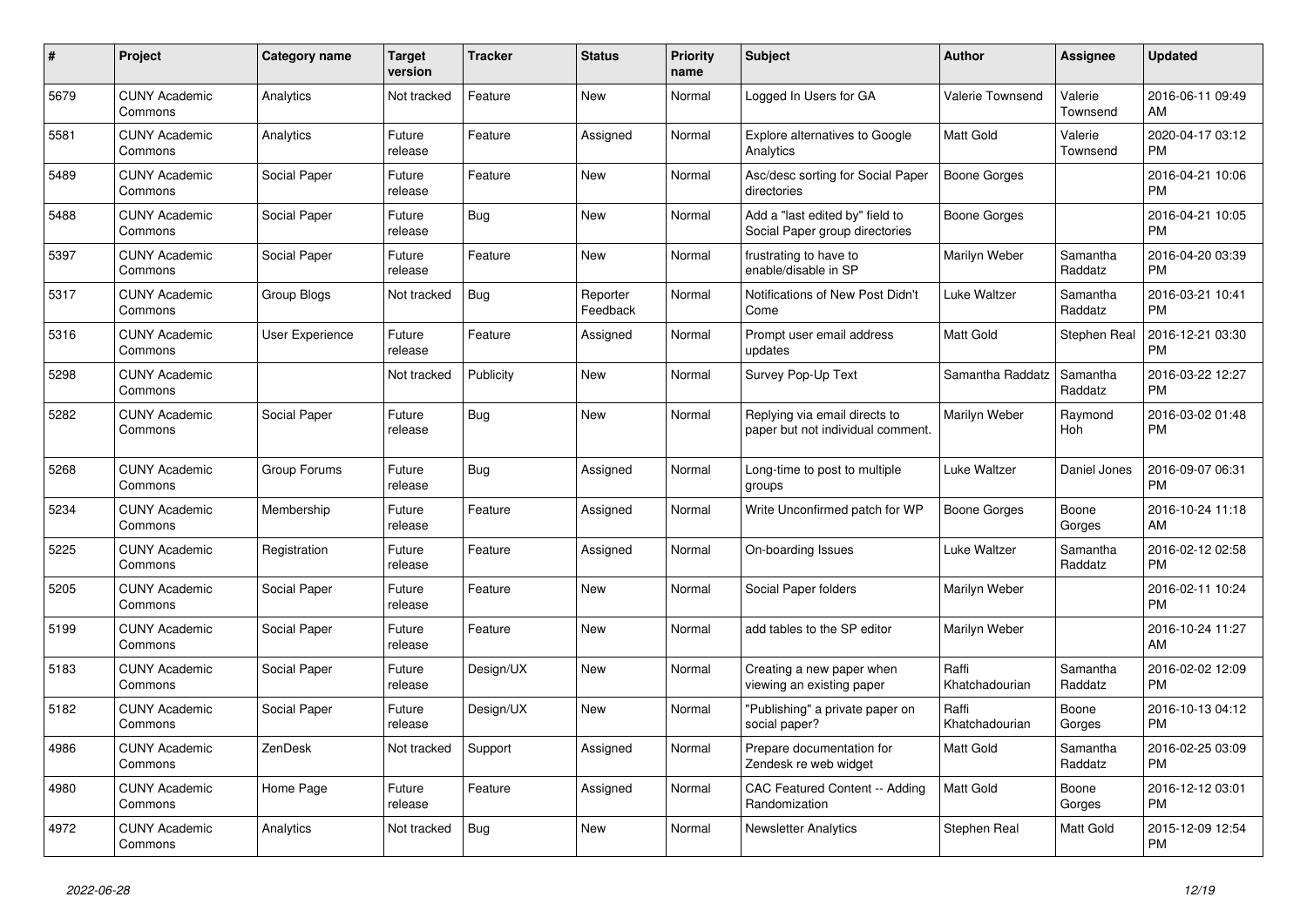| #    | Project                         | <b>Category name</b>    | <b>Target</b><br>version | <b>Tracker</b> | <b>Status</b> | <b>Priority</b><br>name | Subject                                                                           | Author                  | <b>Assignee</b>     | <b>Updated</b>                |
|------|---------------------------------|-------------------------|--------------------------|----------------|---------------|-------------------------|-----------------------------------------------------------------------------------|-------------------------|---------------------|-------------------------------|
| 4903 | <b>CUNY Academic</b><br>Commons | Events                  | Future<br>release        | Design/UX      | Assigned      | Normal                  | Improving visual appearance of<br>event calendars                                 | <b>Matt Gold</b>        | Boone<br>Gorges     | 2016-10-13 11:51<br>AM        |
| 4661 | <b>CUNY Academic</b><br>Commons | User Experience         | Future<br>release        | <b>Bug</b>     | Assigned      | Normal                  | Simplify Events text                                                              | Matt Gold               | Samantha<br>Raddatz | 2015-10-02 09:06<br><b>PM</b> |
| 4635 | <b>CUNY Academic</b><br>Commons | Authentication          | Future<br>release        | Feature        | New           | Normal                  | Allow non-WP authentication                                                       | Boone Gorges            | Sonja Leix          | 2019-03-01 02:05<br><b>PM</b> |
| 4622 | <b>CUNY Academic</b><br>Commons | <b>Public Portfolio</b> | Future<br>release        | Design/UX      | <b>New</b>    | Normal                  | <b>Profile Visibility Settings</b>                                                | Samantha Raddatz        | Samantha<br>Raddatz | 2015-09-21 12:18<br><b>PM</b> |
| 4592 | <b>CUNY Academic</b><br>Commons | Events                  | Future<br>release        | Design/UX      | New           | Normal                  | Event Creation - Venue Dropdown<br>Slow                                           | Samantha Raddatz        | Boone<br>Gorges     | 2015-09-14 04:56<br><b>PM</b> |
| 4481 | <b>CUNY Academic</b><br>Commons | Events                  | Future<br>release        | Feature        | <b>New</b>    | Normal                  | Group admins/mods should have<br>the ability to unlink an event from<br>the group | <b>Boone Gorges</b>     | Boone<br>Gorges     | 2017-04-24 03:53<br><b>PM</b> |
| 4438 | <b>CUNY Academic</b><br>Commons | Events                  | Future<br>release        | Bug            | Assigned      | Normal                  | Events Calendar - Export<br><b>Recurring Events</b>                               | scott voth              | Daniel Jones        | 2016-05-23 04:25<br><b>PM</b> |
| 4404 | <b>CUNY Academic</b><br>Commons | <b>Public Portfolio</b> | Future<br>release        | Design/UX      | Assigned      | Normal                  | Change color of permissions info<br>on portfolio editing interface                | Matt Gold               | Samantha<br>Raddatz | 2015-08-11 05:28<br><b>PM</b> |
| 4388 | <b>CUNY Academic</b><br>Commons | WordPress (misc)        | Future<br>release        | Bug            | Assigned      | Normal                  | Repeated request for<br>authentication.                                           | Alice.Lynn<br>McMichael | Raymond<br>Hoh      | 2015-08-11 07:35<br><b>PM</b> |
| 4253 | <b>CUNY Academic</b><br>Commons | <b>Public Portfolio</b> | Future<br>release        | Design/UX      | New           | Normal                  | Encourage users to add portfolio<br>content                                       | Samantha Raddatz        | Samantha<br>Raddatz | 2015-07-07 11:32<br>AM        |
| 4238 | <b>CUNY Academic</b><br>Commons | Events                  | Future<br>release        | Feature        | Assigned      | Normal                  | Copy Events to Other Groups?                                                      | Matt Gold               | Boone<br>Gorges     | 2015-07-02 10:08<br>AM        |
| 4235 | <b>CUNY Academic</b><br>Commons |                         | Not tracked              | Design/UX      | Assigned      | Normal                  | Explore user experience around<br>comments on forum topics vs<br>docs             | Matt Gold               | Samantha<br>Raddatz | 2015-07-21 10:23<br>AM        |
| 4226 | <b>CUNY Academic</b><br>Commons | <b>BuddyPress Docs</b>  | Future<br>release        | Design/UX      | New           | Normal                  | Add option to connect a Doc with<br>a Group                                       | Samantha Raddatz        | Samantha<br>Raddatz | 2015-09-09 04:08<br><b>PM</b> |
| 4225 | <b>CUNY Academic</b><br>Commons | DiRT Integration        | Future<br>release        | Design/UX      | <b>New</b>    | Normal                  | Add information to DIRT page (in<br>Create a Group)                               | Samantha Raddatz        | <b>Matt Gold</b>    | 2015-06-26 03:14<br><b>PM</b> |
| 4222 | <b>CUNY Academic</b><br>Commons | User Experience         | Future<br>release        | Design/UX      | New           | Normal                  | Add information to 'Delete<br>Account' page                                       | Samantha Raddatz        | scott voth          | 2015-06-26 11:35<br>AM        |
| 4221 | <b>CUNY Academic</b><br>Commons | Group Forums            | Future<br>release        | Design/UX      | Assigned      | Normal                  | Add 'Number of Posts' display<br>option to Forum page                             | Samantha Raddatz        | Samantha<br>Raddatz | 2015-06-26 02:21<br>PM        |
| 4070 | <b>CUNY Academic</b><br>Commons | Analytics               | Not tracked              | Support        | Assigned      | Normal                  | Request for JITP site analytics                                                   | Matt Gold               | Seth Persons        | 2016-02-23 03:09<br><b>PM</b> |
| 4053 | <b>CUNY Academic</b><br>Commons | Events                  | Future<br>release        | Feature        | Assigned      | Normal                  | Create new tab for past events                                                    | Matt Gold               | Boone<br>Gorges     | 2015-05-12 02:10<br><b>PM</b> |
| 4027 | <b>CUNY Academic</b><br>Commons | Commons In A Box        | Not tracked              | Design/UX      | Assigned      | Normal                  | Usability review of CBOX update<br>procedures                                     | Matt Gold               | Samantha<br>Raddatz | 2015-05-11 06:36<br>PM        |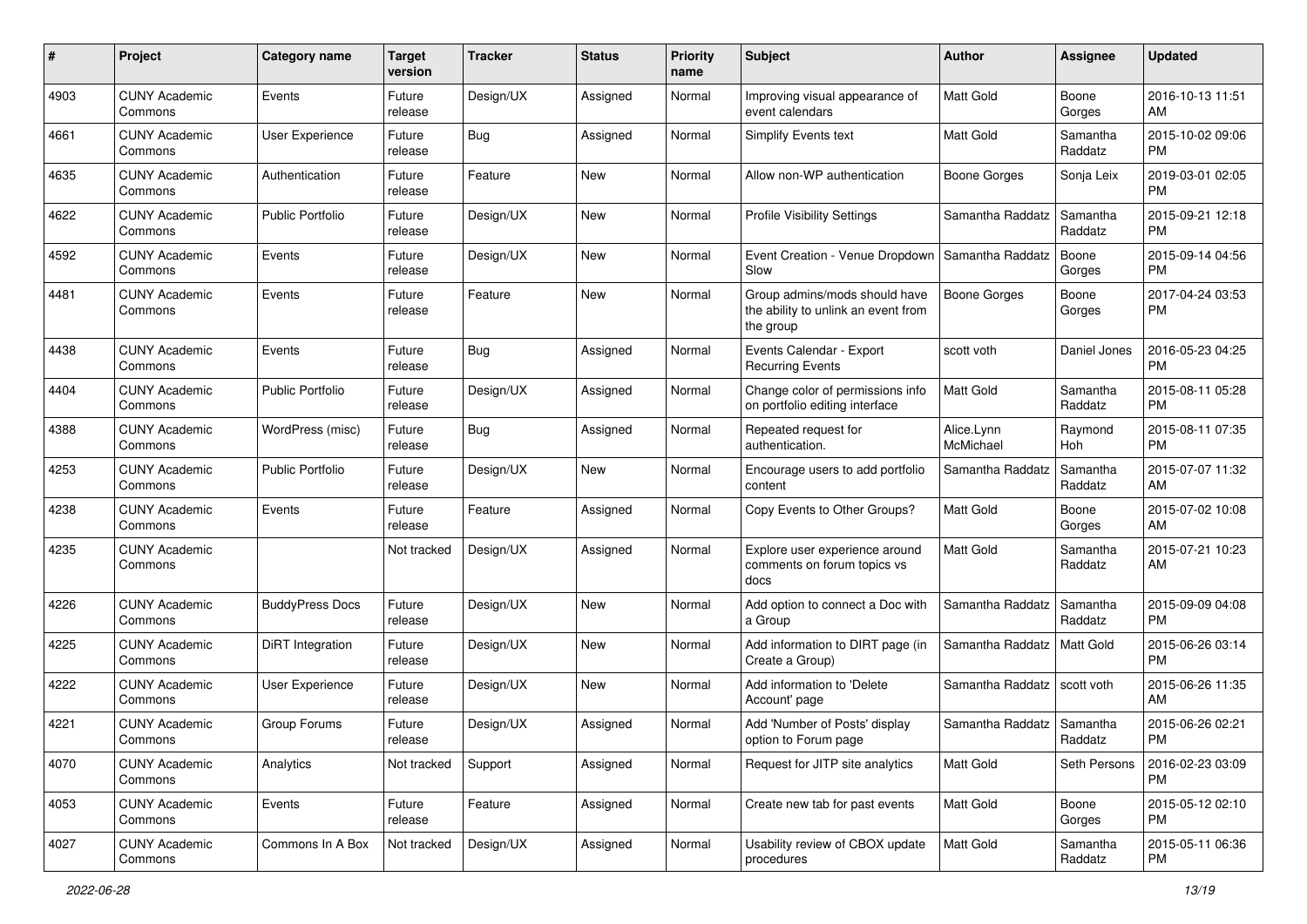| #    | Project                         | <b>Category name</b>     | Target<br>version | <b>Tracker</b> | <b>Status</b> | <b>Priority</b><br>name | <b>Subject</b>                                                         | <b>Author</b>      | <b>Assignee</b>  | <b>Updated</b>                |
|------|---------------------------------|--------------------------|-------------------|----------------|---------------|-------------------------|------------------------------------------------------------------------|--------------------|------------------|-------------------------------|
| 3939 | <b>CUNY Academic</b><br>Commons | <b>WordPress Plugins</b> | Future<br>release | Bug            | Hold          | Normal                  | Activity stream support for<br>Co-Authors Plus plugin                  | Raymond Hoh        | Raymond<br>Hoh   | 2015-11-09 06:13<br><b>PM</b> |
| 3770 | <b>CUNY Academic</b><br>Commons | <b>Public Portfolio</b>  | Future<br>release | Feature        | Assigned      | Normal                  | Improve Layout/Formatting of<br>Positions Area on Public<br>Portfolios | <b>Matt Gold</b>   | Chris Stein      | 2015-04-01 09:17<br><b>PM</b> |
| 3768 | <b>CUNY Academic</b><br>Commons | <b>Public Portfolio</b>  | Future<br>release | Feature        | Assigned      | Normal                  | Institutions/Past positions on<br>public portfolios                    | Matt Gold          | Boone<br>Gorges  | 2018-04-23 10:44<br>AM        |
| 3759 | <b>CUNY Academic</b><br>Commons | WordPress (misc)         | Future<br>release | Feature        | Assigned      | Normal                  | Review Interface for Adding Users   Matt Gold<br>to Blogs              |                    | Boone<br>Gorges  | 2015-03-24 05:52<br><b>PM</b> |
| 3691 | <b>CUNY Academic</b><br>Commons | <b>WordPress Plugins</b> | Future<br>release | Bug            | <b>New</b>    | Normal                  | <b>WPMU Domain Mapping</b><br>Debugging on cdev                        | Raymond Hoh        | <b>Matt Gold</b> | 2014-12-12 09:04<br>AM        |
| 3662 | <b>CUNY Academic</b><br>Commons | <b>SEO</b>               | Future<br>release | Feature        | Assigned      | Normal                  | Duplicate Content/SEO/Google<br>issues                                 | Matt Gold          | Raymond<br>Hoh   | 2015-04-13 04:37<br><b>PM</b> |
| 3657 | <b>CUNY Academic</b><br>Commons | WordPress (misc)         | Not tracked       | Feature        | <b>New</b>    | Normal                  | Create alert for GC email<br>addresses                                 | Matt Gold          | <b>Matt Gold</b> | 2016-04-14 11:29<br><b>PM</b> |
| 3580 | <b>CUNY Academic</b><br>Commons | Group Blogs              | Future<br>release | Feature        | <b>New</b>    | Normal                  | Multiple blogs per group                                               | Boone Gorges       | Boone<br>Gorges  | 2018-02-20 02:02<br><b>PM</b> |
| 3577 | <b>CUNY Academic</b><br>Commons | My Commons               | Future<br>release | Design/UX      | Assigned      | Normal                  | Replies to items in My Commons                                         | <b>Matt Gold</b>   | Raymond<br>Hoh   | 2015-04-09 05:19<br><b>PM</b> |
| 3565 | <b>CUNY Academic</b><br>Commons | My Commons               | Not tracked       | Documentation  | New           | Normal                  | Load Newest inconsistencies                                            | <b>Chris Stein</b> | scott voth       | 2015-11-09 01:16<br><b>PM</b> |
| 3536 | <b>CUNY Academic</b><br>Commons | My Commons               | Future<br>release | Feature        | Assigned      | Normal                  | Infinite Scroll on My Commons<br>page                                  | Matt Gold          | Raymond<br>Hoh   | 2015-04-13 04:42<br><b>PM</b> |
| 3524 | <b>CUNY Academic</b><br>Commons | Documentation            | Not tracked       | Documentation  | Assigned      | Normal                  | Post describing all you can do<br>when starting up a new<br>blog/group | <b>Matt Gold</b>   | scott voth       | 2014-10-04 12:56<br><b>PM</b> |
| 3517 | <b>CUNY Academic</b><br>Commons | My Commons               | Future<br>release | Feature        | Assigned      | Normal                  | Mute/Unmute My Commons<br>updates                                      | Matt Gold          | Raymond<br>Hoh   | 2015-11-09 01:19<br><b>PM</b> |
| 3511 | <b>CUNY Academic</b><br>Commons | Publicity                | 1.7               | Publicity      | Assigned      | Normal                  | Social media for 1.7                                                   | Micki Kaufman      | Sarah<br>Morgano | 2014-10-14 03:32<br><b>PM</b> |
| 3510 | <b>CUNY Academic</b><br>Commons | Publicity                | 1.7               | Publicity      | Assigned      | Normal                  | Post on the News Blog re: 'My<br>Commons'                              | Micki Kaufman      | Sarah<br>Morgano | 2014-10-15 11:18<br>AM        |
| 3509 | <b>CUNY Academic</b><br>Commons | Publicity                | 1.7               | Publicity      | <b>New</b>    | Normal                  | Create 1.7 digital signage imagery                                     | Micki Kaufman      | Marilyn<br>Weber | 2014-10-01 12:40<br><b>PM</b> |
| 3506 | <b>CUNY Academic</b><br>Commons | Publicity                | 1.7               | Publicity      | New           | Normal                  | Prepare 1.7 email messaging                                            | Micki Kaufman      | Micki<br>Kaufman | 2014-10-01 12:36<br><b>PM</b> |
| 3492 | <b>CUNY Academic</b><br>Commons | <b>WordPress Themes</b>  | Future<br>release | Support        | Assigned      | Normal                  | Add CBOX theme to the<br>Commons                                       | scott voth         | Raymond<br>Hoh   | 2014-10-08 05:55<br><b>PM</b> |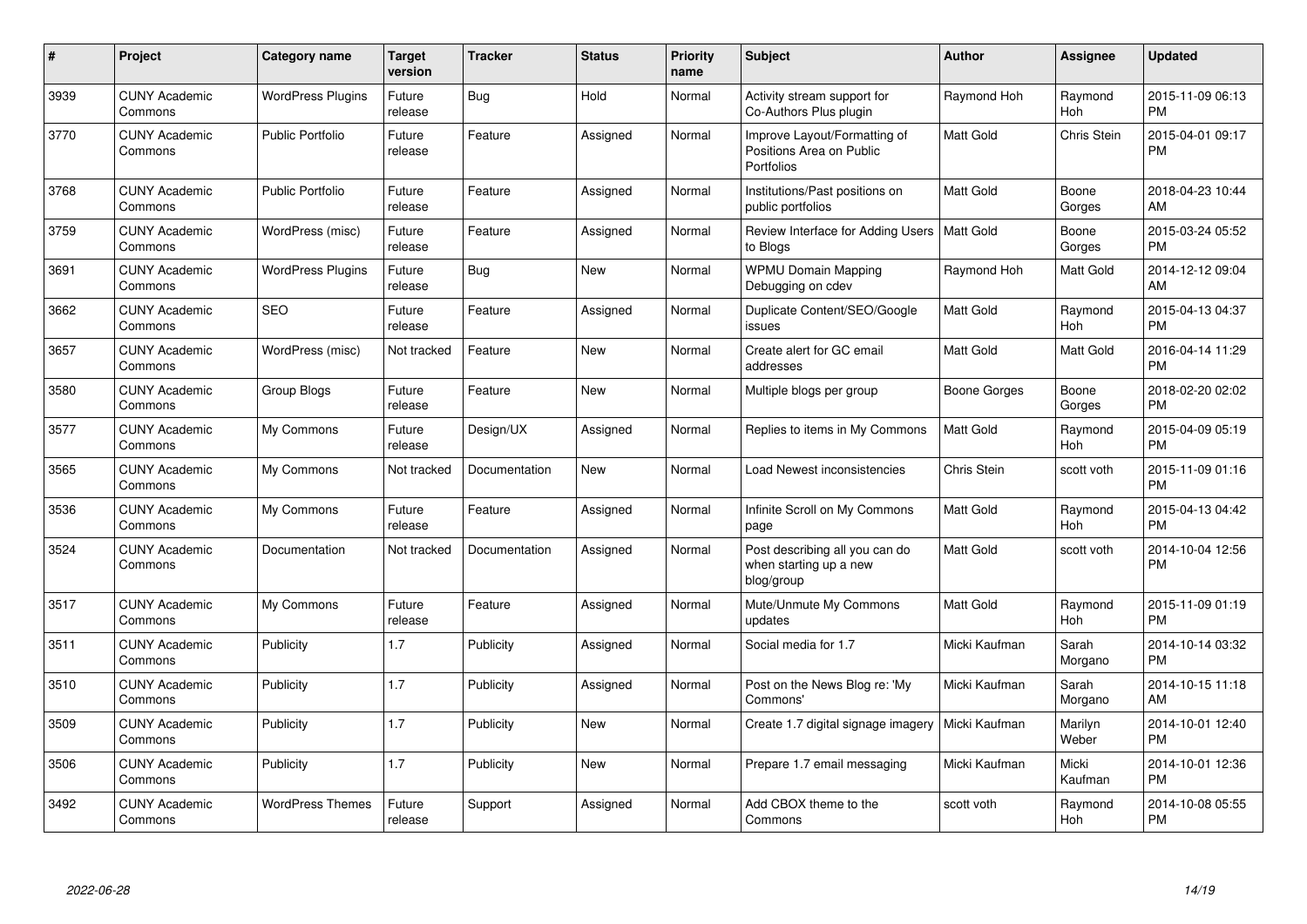| #    | Project                         | Category name           | <b>Target</b><br>version | <b>Tracker</b> | <b>Status</b>       | <b>Priority</b><br>name | <b>Subject</b>                                                                 | <b>Author</b>    | Assignee            | <b>Updated</b>                |
|------|---------------------------------|-------------------------|--------------------------|----------------|---------------------|-------------------------|--------------------------------------------------------------------------------|------------------|---------------------|-------------------------------|
| 3475 | <b>CUNY Academic</b><br>Commons | Events                  | Future<br>release        | Feature        | Assigned            | Normal                  | Request to add plugin to<br>streamline room<br>booking/appointment booking     | Naomi Barrettara | Boone<br>Gorges     | 2014-12-01 05:14<br><b>PM</b> |
| 3473 | <b>CUNY Academic</b><br>Commons | <b>User Experience</b>  | Future<br>release        | Feature        | Assigned            | Normal                  | Commons profile: Add help info<br>about "Positions" replacing "title"          | Keith Miyake     | Samantha<br>Raddatz | 2015-11-09 02:28<br><b>PM</b> |
| 3458 | <b>CUNY Academic</b><br>Commons | Groups (misc)           | Future<br>release        | Feature        | Assigned            | Normal                  | Filter Members of Group by<br>Campus                                           | Michael Smith    | Samantha<br>Raddatz | 2014-09-26 08:32<br><b>PM</b> |
| 3419 | <b>CUNY Academic</b><br>Commons | Group Invitations       | 1.6.14                   | Bug            | Testing<br>Required | Normal                  | Neatening the display of<br>messages on group requests                         | <b>Matt Gold</b> | Boone<br>Gorges     | 2014-09-01 09:29<br><b>PM</b> |
| 3369 | <b>CUNY Academic</b><br>Commons | Reply By Email          | Not tracked              | Outreach       | Hold                | Normal                  | Release reply by email to WP<br>plugin directory                               | Matt Gold        | Raymond<br>Hoh      | 2016-03-01 12:46<br><b>PM</b> |
| 3330 | <b>CUNY Academic</b><br>Commons | My Commons              | Future<br>release        | Feature        | Assigned            | Normal                  | "Commons Information" tool                                                     | Boone Gorges     | Chris Stein         | 2014-09-22 08:46<br><b>PM</b> |
| 3308 | <b>CUNY Academic</b><br>Commons | Group Invitations       | Future<br>release        | Feature        | Assigned            | Normal                  | Allow members to rescind group<br>invitations                                  | Matt Gold        | Boone<br>Gorges     | 2015-04-01 08:53<br><b>PM</b> |
| 3220 | <b>CUNY Academic</b><br>Commons | <b>Public Portfolio</b> | Future<br>release        | Feature        | Assigned            | Normal                  | Add indent/outdent option to<br>Formatting Buttons on Profile<br>Page          | <b>Matt Gold</b> | Boone<br>Gorges     | 2014-05-21 10:39<br><b>PM</b> |
| 3193 | <b>CUNY Academic</b><br>Commons | Group Forums            | Future<br>release        | Feature        | Assigned            | Normal                  | bbPress 2.x dynamic roles and<br><b>RBE</b>                                    | Boone Gorges     | Boone<br>Gorges     | 2014-09-30 01:30<br><b>PM</b> |
| 3192 | <b>CUNY Academic</b><br>Commons | Group Forums            | Future<br>release        | Feature        | Assigned            | Normal                  | Customizable forum views for<br>bbPress 2.x group forums                       | Boone Gorges     | Raymond<br>Hoh      | 2015-11-09 12:47<br><b>PM</b> |
| 3090 | <b>CUNY Academic</b><br>Commons | Twitter page            | Future<br>release        | Feature        | Assigned            | Normal                  | Prevent Retweets from showing<br>up on Commons twitter page                    | <b>Matt Gold</b> | <b>Tahir Butt</b>   | 2016-10-24 11:31<br>AM        |
| 3059 | <b>CUNY Academic</b><br>Commons | Group Forums            | Future<br>release        | Design/UX      | <b>New</b>          | Normal                  | Forum Post Permissable Content<br><b>Explanatory Text</b>                      | Chris Stein      | Chris Stein         | 2015-04-02 11:27<br>AM        |
| 3042 | <b>CUNY Academic</b><br>Commons | <b>Public Portfolio</b> | Future<br>release        | Feature        | Assigned            | Normal                  | Browsing member interests                                                      | Matt Gold        | Boone<br>Gorges     | 2015-03-21 09:04<br><b>PM</b> |
| 3002 | <b>CUNY Academic</b><br>Commons | Search                  | Future<br>release        | Feature        | Assigned            | Normal                  | Overhaul CAC search by using<br>external search appliance                      | Boone Gorges     | Boone<br>Gorges     | 2020-07-15 03:05<br><b>PM</b> |
| 2881 | <b>CUNY Academic</b><br>Commons | <b>Public Portfolio</b> | Future<br>release        | Feature        | Assigned            | Normal                  | Redesign the UX for Profiles                                                   | Chris Stein      | Chris Stein         | 2016-10-13 12:45<br><b>PM</b> |
| 2832 | <b>CUNY Academic</b><br>Commons | <b>Public Portfolio</b> | Future<br>release        | Feature        | Assigned            | Normal                  | Improve interface for (not)<br>auto-linking profile fields                     | Boone Gorges     | Chris Stein         | 2015-01-05 08:52<br><b>PM</b> |
| 2754 | <b>CUNY Academic</b><br>Commons | Design                  | Future<br>release        | Feature        | Assigned            | Normal                  | Determine strategy for CAC logo<br>handling in top header                      | Micki Kaufman    | Chris Stein         | 2015-01-05 08:53<br><b>PM</b> |
| 2753 | <b>CUNY Academic</b><br>Commons | <b>Public Portfolio</b> | Future<br>release        | Feature        | <b>New</b>          | Normal                  | Create actual actual tagification in<br>academic interests and other<br>fields | Micki Kaufman    | Boone<br>Gorges     | 2015-01-05 08:52<br><b>PM</b> |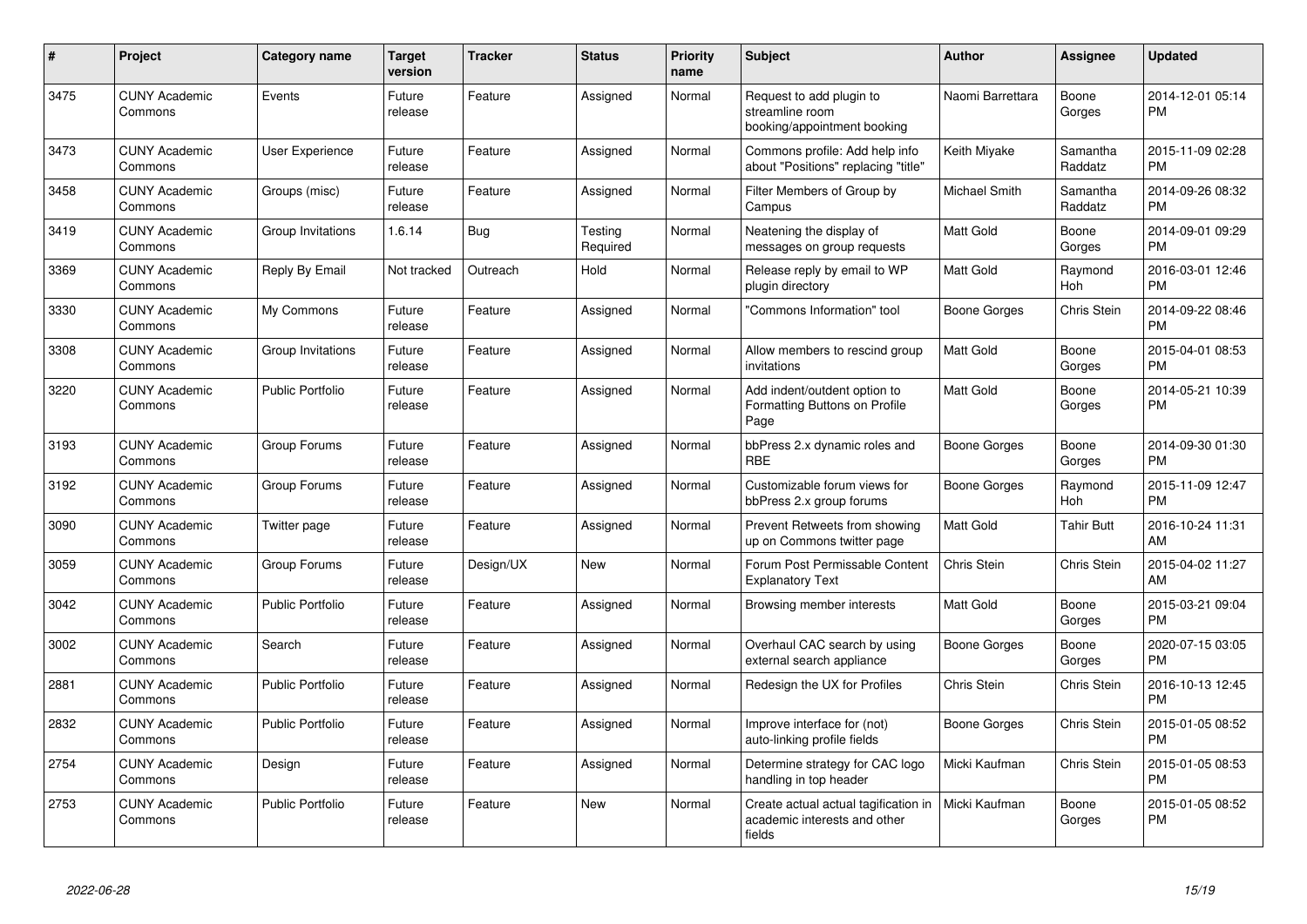| #    | <b>Project</b>                  | Category name            | <b>Target</b><br>version | <b>Tracker</b> | <b>Status</b>        | <b>Priority</b><br>name | <b>Subject</b>                                                                            | <b>Author</b>       | Assignee              | <b>Updated</b>                |
|------|---------------------------------|--------------------------|--------------------------|----------------|----------------------|-------------------------|-------------------------------------------------------------------------------------------|---------------------|-----------------------|-------------------------------|
| 2666 | <b>CUNY Academic</b><br>Commons | About page               | Not tracked              | Documentation  | Assigned             | Normal                  | <b>Update About Text</b>                                                                  | <b>Chris Stein</b>  | Luke Waltzer          | 2016-03-04 11:19<br>AM        |
| 2612 | <b>CUNY Academic</b><br>Commons |                          | Not tracked              | Publicity      | Assigned             | Normal                  | Pinterest site for the Commons                                                            | local admin         | Sarah<br>Morgano      | 2016-03-04 11:19<br>AM        |
| 2574 | <b>NYCDH Community</b><br>Site  |                          |                          | Feature        | Assigned             | Normal                  | Add Way to Upload Files to<br>Groups                                                      | Mark Newton         | Raymond<br><b>Hoh</b> | 2013-05-18 07:46<br><b>PM</b> |
| 2573 | <b>NYCDH Community</b><br>Site  |                          |                          | Feature        | Reporter<br>Feedback | Normal                  | Add dh nyc twitter list feed to site                                                      | <b>Mark Newton</b>  | Matt Gold             | 2013-05-16 11:42<br><b>PM</b> |
| 2571 | <b>NYCDH Community</b><br>Site  |                          |                          | Feature        | Assigned             | Normal                  | Add Google custom search box to<br>homepage                                               | <b>Mark Newton</b>  | Raymond<br>Hoh        | 2013-05-18 07:49<br><b>PM</b> |
| 2523 | <b>CUNY Academic</b><br>Commons | <b>BuddyPress Docs</b>   | Future<br>release        | Feature        | Assigned             | Normal                  | Allow Users to Upload Images to<br><b>BP</b> Docs                                         | Matt Gold           | Boone<br>Gorges       | 2015-11-09 06:14<br><b>PM</b> |
| 2175 | <b>CUNY Academic</b><br>Commons | WordPress (misc)         | Not tracked              | Support        | Assigned             | Normal                  | Subscibe 2 vs. Jetpack<br>subscription options                                            | local admin         | <b>Matt Gold</b>      | 2016-01-26 04:58<br><b>PM</b> |
| 2167 | <b>CUNY Academic</b><br>Commons | WordPress (misc)         | Future<br>release        | Bug            | Assigned             | Normal                  | <b>CAC-Livestream Plugin Issues</b>                                                       | Michael Smith       | Dominic<br>Giglio     | 2015-01-02 03:06<br><b>PM</b> |
| 1888 | <b>CUNY Academic</b><br>Commons | Home Page                | Future<br>release        | Feature        | Assigned             | Normal                  | Refactor BP MPO Activity Filter to<br>support proper pagination                           | Sarah Morgano       | Boone<br>Gorges       | 2014-05-01 07:11<br><b>PM</b> |
| 1744 | <b>CUNY Academic</b><br>Commons | <b>BuddyPress Docs</b>   | Future<br>release        | Feature        | Assigned             | Normal                  | Spreadsheet-style Docs                                                                    | Boone Gorges        | Boone<br>Gorges       | 2015-11-09 06:13<br><b>PM</b> |
| 1544 | <b>CUNY Academic</b><br>Commons | Groups (misc)            | Future<br>release        | Feature        | Reporter<br>Feedback | Normal                  | Group Filtering and Sorting                                                               | Matt Gold           | Chris Stein           | 2019-03-01 02:25<br><b>PM</b> |
| 1508 | <b>CUNY Academic</b><br>Commons | WordPress (misc)         | Future<br>release        | Feature        | Assigned             | Normal                  | Share login cookies across<br>mapped domains                                              | Boone Gorges        | Boone<br>Gorges       | 2012-07-02 12:12<br><b>PM</b> |
| 1460 | <b>CUNY Academic</b><br>Commons | Analytics                | Future<br>release        | Feature        | Assigned             | Normal                  | Update System Report                                                                      | <b>Brian Foote</b>  | Boone<br>Gorges       | 2015-11-09 06:13<br><b>PM</b> |
| 1422 | <b>CUNY Academic</b><br>Commons | <b>BuddyPress Docs</b>   | Future<br>release        | Feature        | Assigned             | Normal                  | Make "created Doc" activity icons<br>non-mini                                             | <b>Boone Gorges</b> | Boone<br>Gorges       | 2015-11-09 05:48<br><b>PM</b> |
| 1105 | <b>CUNY Academic</b><br>Commons | WordPress (misc)         | Future<br>release        | Feature        | Assigned             | Normal                  | Rephrase Blog Privacy Options                                                             | Matt Gold           | Samantha<br>Raddatz   | 2015-11-09 06:19<br><b>PM</b> |
| 860  | <b>CUNY Academic</b><br>Commons | Design                   | Future<br>release        | Design/UX      | Assigned             | Normal                  | Standardize Button Treatment<br>Across the Commons                                        | <b>Chris Stein</b>  | Chris Stein           | 2014-05-01 09:45<br>AM        |
| 658  | <b>CUNY Academic</b><br>Commons | <b>WordPress Plugins</b> | Future<br>release        | Feature        | Assigned             | Normal                  | Rebulid Sitewide Tag Suggestion                                                           | <b>Matt Gold</b>    | Boone<br>Gorges       | 2015-01-05 08:47<br><b>PM</b> |
| 653  | <b>CUNY Academic</b><br>Commons | Group Blogs              | Future<br>release        | Feature        | Assigned             | Normal                  | Redesign Integration of Groups<br>and Blogs                                               | Matt Gold           | Samantha<br>Raddatz   | 2015-11-09 05:40<br><b>PM</b> |
| 636  | <b>CUNY Academic</b><br>Commons | WordPress (misc)         | Not tracked              | Support        | Assigned             | Normal                  | Create Lynda.com-like Table of<br><b>Contents for Prospective Tutorial</b><br>Screencasts | <b>Matt Gold</b>    | scott voth            | 2016-02-23 03:12<br><b>PM</b> |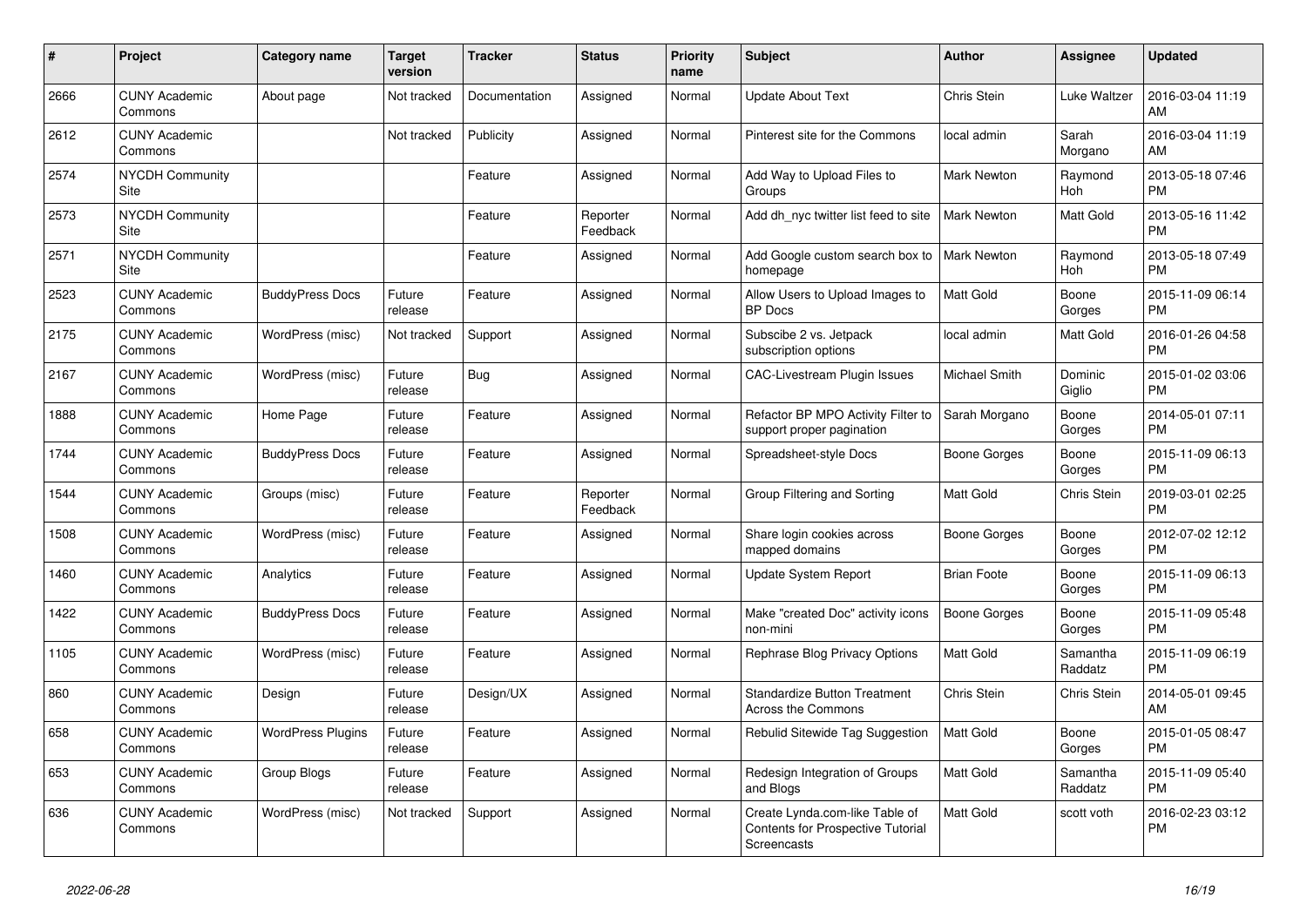| #     | Project                         | <b>Category name</b>       | <b>Target</b><br>version | <b>Tracker</b> | <b>Status</b>        | <b>Priority</b><br>name | <b>Subject</b>                                                                                                | Author                  | <b>Assignee</b>     | <b>Updated</b>                |
|-------|---------------------------------|----------------------------|--------------------------|----------------|----------------------|-------------------------|---------------------------------------------------------------------------------------------------------------|-------------------------|---------------------|-------------------------------|
| 635   | <b>CUNY Academic</b><br>Commons | BuddyPress (misc)          | Future<br>release        | Feature        | Assigned             | Normal                  | Big Blue Button -<br>Videoconferencing in Groups and<br>Blogs                                                 | <b>Matt Gold</b>        | Boone<br>Gorges     | 2011-03-14 03:24<br>PM        |
| 618   | <b>CUNY Academic</b><br>Commons | <b>BuddyPress Docs</b>     | Future<br>release        | Feature        | Assigned             | Normal                  | <b>BuddyPress Docs: export formats</b>                                                                        | <b>Boone Gorges</b>     | Boone<br>Gorges     | 2015-11-09 05:38<br>PM.       |
| 599   | <b>CUNY Academic</b><br>Commons | BuddyPress (misc)          | Future<br>release        | Feature        | Assigned             | Normal                  | Consider adding rating plugins for<br><b>BuddyPress/BBPress</b>                                               | Matt Gold               | Boone<br>Gorges     | 2011-08-22 06:50<br><b>PM</b> |
| 585   | <b>CUNY Academic</b><br>Commons | Group Forums               | Future<br>release        | Feature        | Assigned             | Normal                  | Merge Forum Topics                                                                                            | Sarah Morgano           | Boone<br>Gorges     | 2011-07-06 04:11<br><b>PM</b> |
| 554   | <b>CUNY Academic</b><br>Commons | BuddyPress (misc)          | Future<br>release        | Feature        | Assigned             | Normal                  | Add Trackback notifications to<br>site-wide activity feed                                                     | Matt Gold               | Boone<br>Gorges     | 2015-11-09 06:19<br><b>PM</b> |
| 500   | <b>CUNY Academic</b><br>Commons | BuddyPress (misc)          | Future<br>release        | Feature        | Assigned             | Normal                  | <b>Export Group Data</b>                                                                                      | <b>Matt Gold</b>        | Boone<br>Gorges     | 2010-12-19 12:09<br><b>PM</b> |
| 497   | <b>CUNY Academic</b><br>Commons | <b>WordPress Plugins</b>   | Future<br>release        | Feature        | Assigned             | Normal                  | Drag and Drop Ordering on<br>Gallery Post Plugin                                                              | Matt Gold               | Ron Rennick         | 2015-11-09 06:18<br><b>PM</b> |
| 481   | <b>CUNY Academic</b><br>Commons | Groups (misc)              | Future<br>release        | Feature        | Assigned             | Normal                  | ability to archive inactive groups<br>and blogs                                                               | Michael Mandiberg       | Samantha<br>Raddatz | 2015-11-09 05:56<br><b>PM</b> |
| 435   | <b>CUNY Academic</b><br>Commons | BuddyPress (misc)          | Future<br>release        | Feature        | Assigned             | Normal                  | Include Avatar Images in Forum<br><b>Post Notification Emails</b>                                             | Matt Gold               | Boone<br>Gorges     | 2010-12-08 12:40<br>PM        |
| 412   | <b>CUNY Academic</b><br>Commons | <b>WordPress Themes</b>    | Future<br>release        | Feature        | Assigned             | Normal                  | Featured Themes                                                                                               | Matt Gold               | Dominic<br>Giglio   | 2015-01-05 08:44<br><b>PM</b> |
| 377   | <b>CUNY Academic</b><br>Commons | BuddyPress (misc)          | Future<br>release        | Feature        | Assigned             | Normal                  | Like buttons                                                                                                  | <b>Matt Gold</b>        | Boone<br>Gorges     | 2010-11-16 05:13<br><b>PM</b> |
| 365   | <b>CUNY Academic</b><br>Commons | WordPress (misc)           | Future<br>release        | Feature        | Assigned             | Normal                  | <b>Create Mouseover Tooltips</b><br>throughout Site                                                           | Matt Gold               | Chris Stein         | 2015-11-09 06:18<br><b>PM</b> |
| 364   | <b>CUNY Academic</b><br>Commons | <b>WordPress Plugins</b>   | Future<br>release        | Feature        | <b>New</b>           | Normal                  | <b>Bulletin Board</b>                                                                                         | <b>Matt Gold</b>        |                     | 2015-01-05 08:50<br><b>PM</b> |
| 308   | <b>CUNY Academic</b><br>Commons | Registration               | Future<br>release        | Feature        | <b>New</b>           | Normal                  | Group recommendations for<br>signup process                                                                   | <b>Boone Gorges</b>     | Samantha<br>Raddatz | 2015-11-09 05:07<br><b>PM</b> |
| 287   | <b>CUNY Academic</b><br>Commons | WordPress (misc)           | Future<br>release        | Feature        | Assigned             | Normal                  | Create troubleshooting tool for<br>account sign-up                                                            | Matt Gold               | Boone<br>Gorges     | 2015-11-09 06:17<br><b>PM</b> |
| 13912 | <b>CUNY Academic</b><br>Commons |                            | Not tracked              | Feature        | Hold                 | Low                     | posting "missed schedule"                                                                                     | Marilyn Weber           |                     | 2021-02-23 10:46<br>AM        |
| 11971 | <b>CUNY Academic</b><br>Commons | <b>Email Notifications</b> | Future<br>release        | <b>Bug</b>     | Reporter<br>Feedback | Low                     | Pictures obscured in emailed post   Marilyn Weber<br>notifications                                            |                         | Raymond<br>Hoh      | 2019-11-21 01:14<br><b>PM</b> |
| 8675  | <b>CUNY Academic</b><br>Commons | User Onboarding            | Future<br>release        | <b>Bug</b>     | Reporter<br>Feedback | Low                     | Add new User search screen calls   Paul Hebert<br>for the input of email address but<br>doesn't work with one |                         | Boone<br>Gorges     | 2017-10-11 11:17<br>AM        |
| 8498  | <b>CUNY Academic</b><br>Commons | <b>WordPress Plugins</b>   | Future<br>release        | Feature        | New                  | Low                     | <b>Gravity Forms Email Users</b>                                                                              | Raffi<br>Khatchadourian | Matt Gold           | 2017-10-13 12:58<br><b>PM</b> |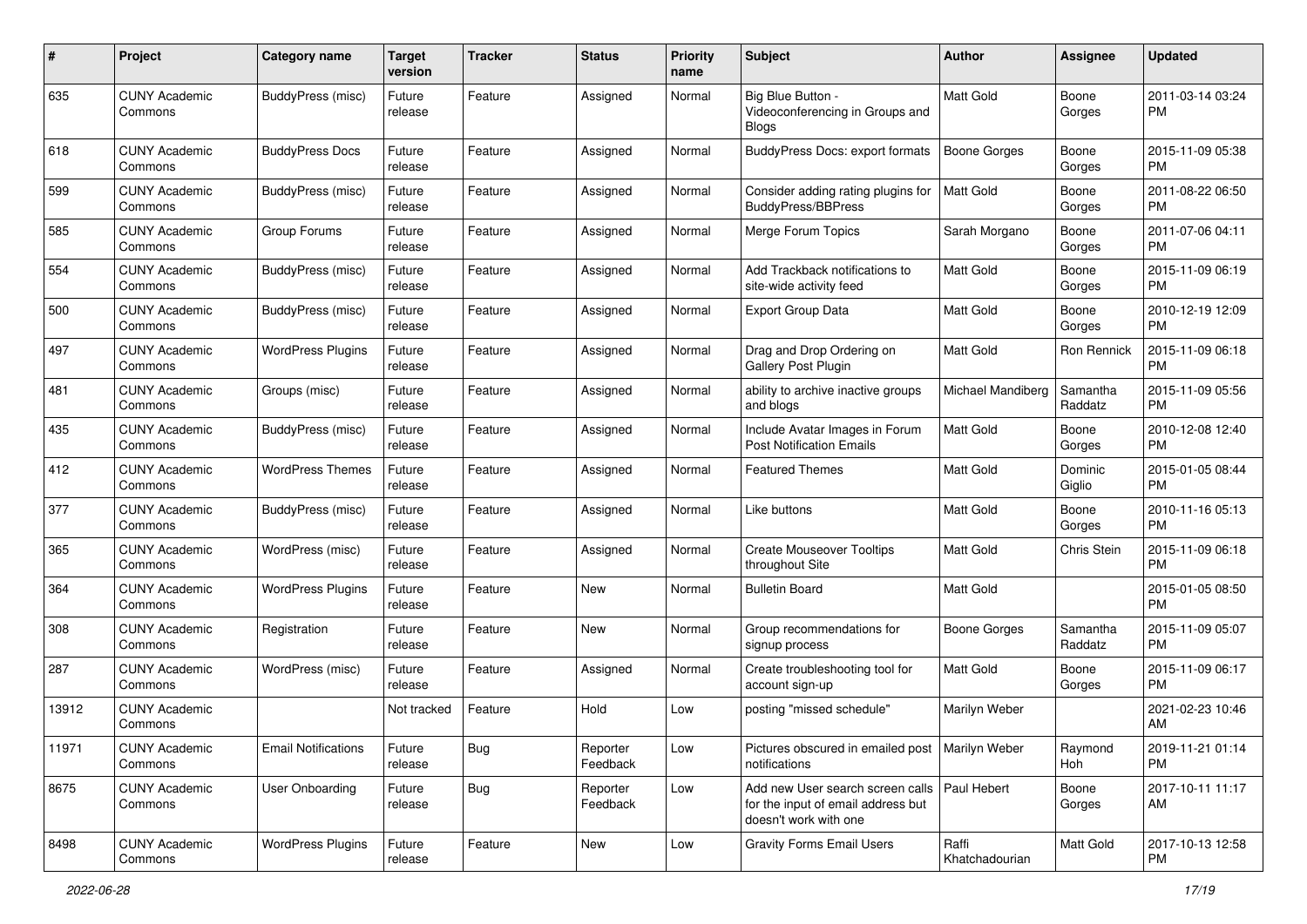| #    | Project                         | <b>Category name</b>     | Target<br>version | <b>Tracker</b> | <b>Status</b>        | <b>Priority</b><br>name | <b>Subject</b>                                                                                                                                        | <b>Author</b>       | <b>Assignee</b>       | <b>Updated</b>                |
|------|---------------------------------|--------------------------|-------------------|----------------|----------------------|-------------------------|-------------------------------------------------------------------------------------------------------------------------------------------------------|---------------------|-----------------------|-------------------------------|
| 6749 | <b>CUNY Academic</b><br>Commons | Events                   | Future<br>release | Bug            | <b>New</b>           | Low                     | BPEO iCal request can trigger<br>very large number of DB queries                                                                                      | <b>Boone Gorges</b> | Raymond<br>Hoh        | 2016-11-15 10:09<br><b>PM</b> |
| 6392 | <b>CUNY Academic</b><br>Commons | Group Forums             | Future<br>release | Design/UX      | Assigned             | Low                     | Composition/Preview Panes in<br>Forum Posts                                                                                                           | Luke Waltzer        | Paige Dupont          | 2016-10-21 04:26<br><b>PM</b> |
| 6389 | <b>CUNY Academic</b><br>Commons | <b>BuddyPress Docs</b>   | Future<br>release | Feature        | <b>New</b>           | Low                     | Make Discussion Area Visible<br>When Editing a Doc                                                                                                    | Luke Waltzer        | Boone<br>Gorges       | 2016-10-21 04:16<br><b>PM</b> |
| 6356 | <b>CUNY Academic</b><br>Commons | <b>WordPress Plugins</b> | Future<br>release | <b>Bug</b>     | Reporter<br>Feedback | Low                     | Should Subscribe2 be<br>deprecated?                                                                                                                   | <b>Luke Waltzer</b> |                       | 2017-03-20 12:20<br><b>PM</b> |
| 5058 | <b>CUNY Academic</b><br>Commons | Social Paper             | Future<br>release | Feature        | New                  | Low                     | Can there be a clearer signal that<br>even when comments have<br>already been made you add<br>comments by clicking on the side?<br>(SP suggestion #5) | Marilyn Weber       | Samantha<br>Raddatz   | 2016-02-11 10:24<br><b>PM</b> |
| 5053 | <b>CUNY Academic</b><br>Commons | Social Paper             | Future<br>release | Feature        | <b>New</b>           | Low                     | Scrollable menu to add readers<br>(SP suggestion #4)                                                                                                  | Marilyn Weber       | Samantha<br>Raddatz   | 2016-04-21 05:21<br><b>PM</b> |
| 5052 | <b>CUNY Academic</b><br>Commons | Social Paper             | Future<br>release | Feature        | New                  | Low                     | Sentence by sentence or line by<br>line comments (SP suggestion #3)                                                                                   | Marilyn Weber       | Boone<br>Gorges       | 2016-02-11 10:24<br><b>PM</b> |
| 5050 | <b>CUNY Academic</b><br>Commons | Social Paper             | Future<br>release | Feature        | New                  | Low                     | Making comments visible in SP<br>editing mode (SP suggestion #1)                                                                                      | Marilyn Weber       | Samantha<br>Raddatz   | 2019-09-17 11:10<br><b>PM</b> |
| 5016 | <b>CUNY Academic</b><br>Commons | Events                   | Future<br>release | Feature        | Assigned             | Low                     | Allow comments to be posted on<br>events                                                                                                              | Matt Gold           | Raymond<br><b>Hoh</b> | 2019-03-01 02:23<br><b>PM</b> |
| 4535 | <b>CUNY Academic</b><br>Commons | My Commons               | Future<br>release | <b>Bug</b>     | <b>New</b>           | Low                     | My Commons filter issue                                                                                                                               | scott voth          | Raymond<br>Hoh        | 2015-09-01 11:17<br>AM        |
| 3615 | <b>CUNY Academic</b><br>Commons | Redmine                  | Not tracked       | Feature        | <b>New</b>           | Low                     | Create Redmine issues via email                                                                                                                       | Dominic Giglio      | Boone<br>Gorges       | 2017-11-16 11:36<br>AM        |
| 3354 | <b>CUNY Academic</b><br>Commons | <b>Group Files</b>       | Future<br>release | Feature        | Assigned             | Low                     | Allow Group Download of Multiple<br><b>Selected Files</b>                                                                                             | Matt Gold           | Chris Stein           | 2014-08-01 08:50<br>AM        |
| 3080 | <b>CUNY Academic</b><br>Commons | <b>Group Files</b>       | Future<br>release | Feature        | Assigned             | Low                     | Create a system to keep track of<br>file changes                                                                                                      | Matt Gold           | Boone<br>Gorges       | 2014-02-26 10:04<br><b>PM</b> |
| 3048 | <b>CUNY Academic</b><br>Commons | <b>Public Portfolio</b>  | Future<br>release | Feature        | <b>New</b>           | Low                     | Images for rich text profile fields                                                                                                                   | <b>Boone Gorges</b> | Boone<br>Gorges       | 2014-02-19 12:56<br><b>PM</b> |
| 2618 | <b>NYCDH Community</b><br>Site  |                          |                   | <b>Bug</b>     | Assigned             | Low                     | Mark blogs as spam when created   Matt Gold<br>by users marked as spam                                                                                |                     | Boone<br>Gorges       | 2013-06-09 11:38<br><b>PM</b> |
| 2610 | <b>CUNY Academic</b><br>Commons | Group Invitations        | Future<br>release | Feature        | Assigned             | Low                     | Request: Custom invitation<br>message to group invites                                                                                                | local admin         | Boone<br>Gorges       | 2015-11-09 06:13<br><b>PM</b> |
| 2577 | <b>NYCDH Community</b><br>Site  |                          |                   | Feature        | Assigned             | Low                     | Investigate Potential to Add Links<br>to the Forum                                                                                                    | <b>Mark Newton</b>  | Alex Gil              | 2013-05-16 09:40<br><b>PM</b> |
| 2576 | <b>NYCDH Community</b><br>Site  |                          |                   | <b>Bug</b>     | Hold                 | Low                     | Test Next Button in Javascript<br><b>Tutorial Under Activities</b>                                                                                    | <b>Mark Newton</b>  | Alex Gil              | 2013-05-18 02:55<br><b>PM</b> |